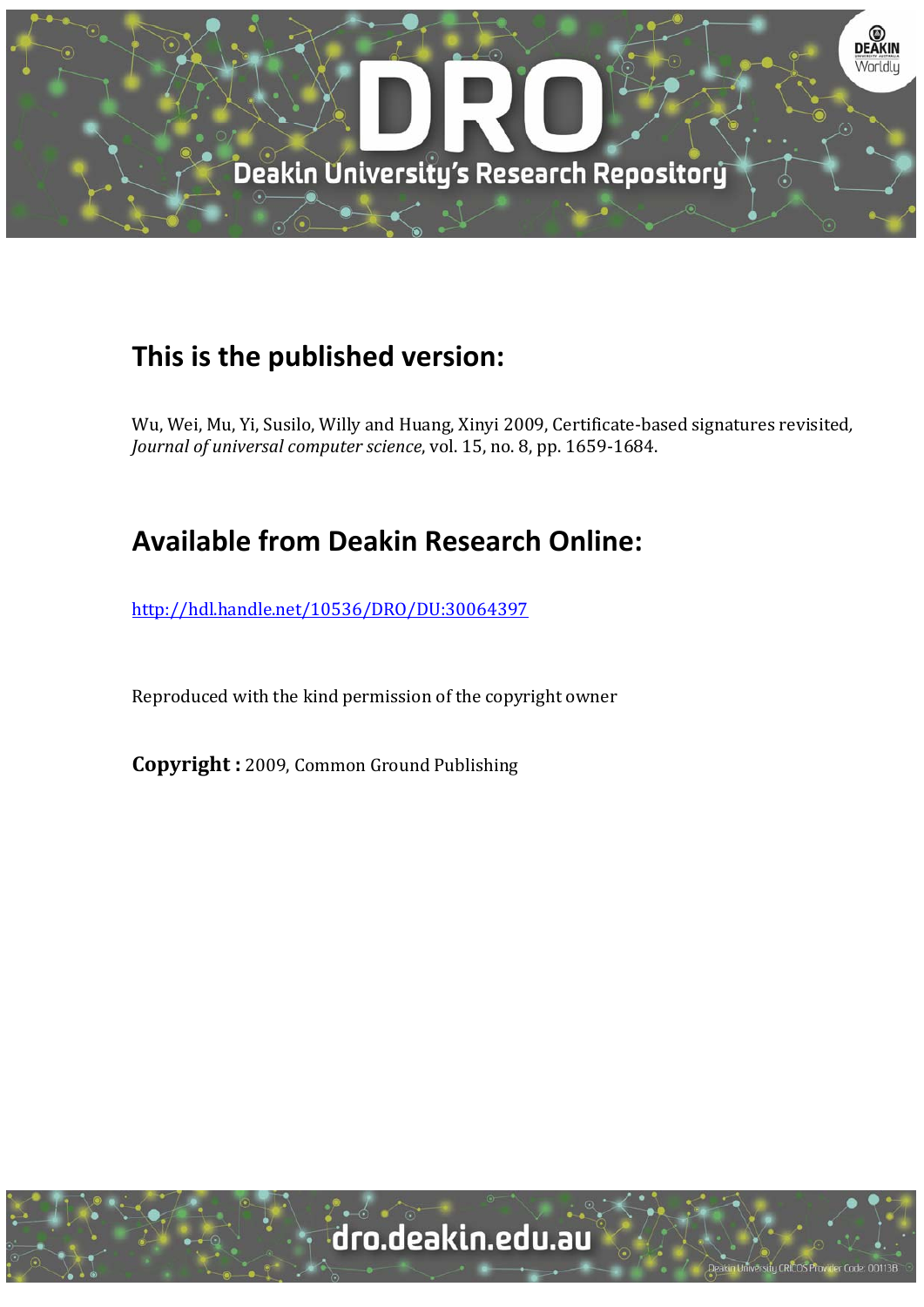*Journal of Universal Computer Science, vol. 15, no. 8 (2009), 1659-1684 submitted: 25/11/08, accepted: 24/4/09, appeared: 28/4/09* © *J.UCS*

# **Certificate-based Signatures Revisited**<sup>1</sup>

## **Wei Wu**

(Centre for Computer and Information Security Research School of Computer Science and Software Engineering University of Wollongong, Australia ww986@uow.edu.au)

## **Yi Mu**

(Centre for Computer and Information Security Research School of Computer Science and Software Engineering University of Wollongong, Australia ymu@uow.edu.au)

## **Willy Susilo**

(Centre for Computer and Information Security Research School of Computer Science and Software Engineering University of Wollongong, Australia wsusilo@uow.edu.au)

## **Xinyi Huang**

(Centre for Computer and Information Security Research School of Computer Science and Software Engineering University of Wollongong, Australia xh068@uow.edu.au)

**Abstract:** Certificate-based encryption was introduced in Eurocrypt'03 to solve the certificate management problem in public key encryption. Recently, this idea was extended to certificate-based signatures. Several new schemes and security models of certificate-based signatures have been proposed. In this paper, we first take a closer look at the certificate-based signature by comparing it with digital signatures in other popular public key systems. We introduce a new security model of certificate-based signature, which defines several new types of adversaries against certificate-based signatures, along with the security model of certificate-based signatures against them. The new model is clearer and more elaborated compared with other existing ones. We then investigate the relationship between certificate-based signatures and certificateless signatures, and propose a generic construction of certificate-based signatures. We prove that the generic construction is secure (in the random oracle model) against all types of adversaries defined in this paper, assuming the underlying certificateless signatures satisfying certain security notions. Based on our generic construction, we are able to construct new certificate-based signature schemes, which are more efficient in comparison with other schemes with similar security levels.

**Key Words:** certificate-based signatures, certificateless signatures, security model, generic construction, concrete scheme

**<sup>1</sup>** This is the full version of our paper presented at WISA 2008 [Wu et al. 2008].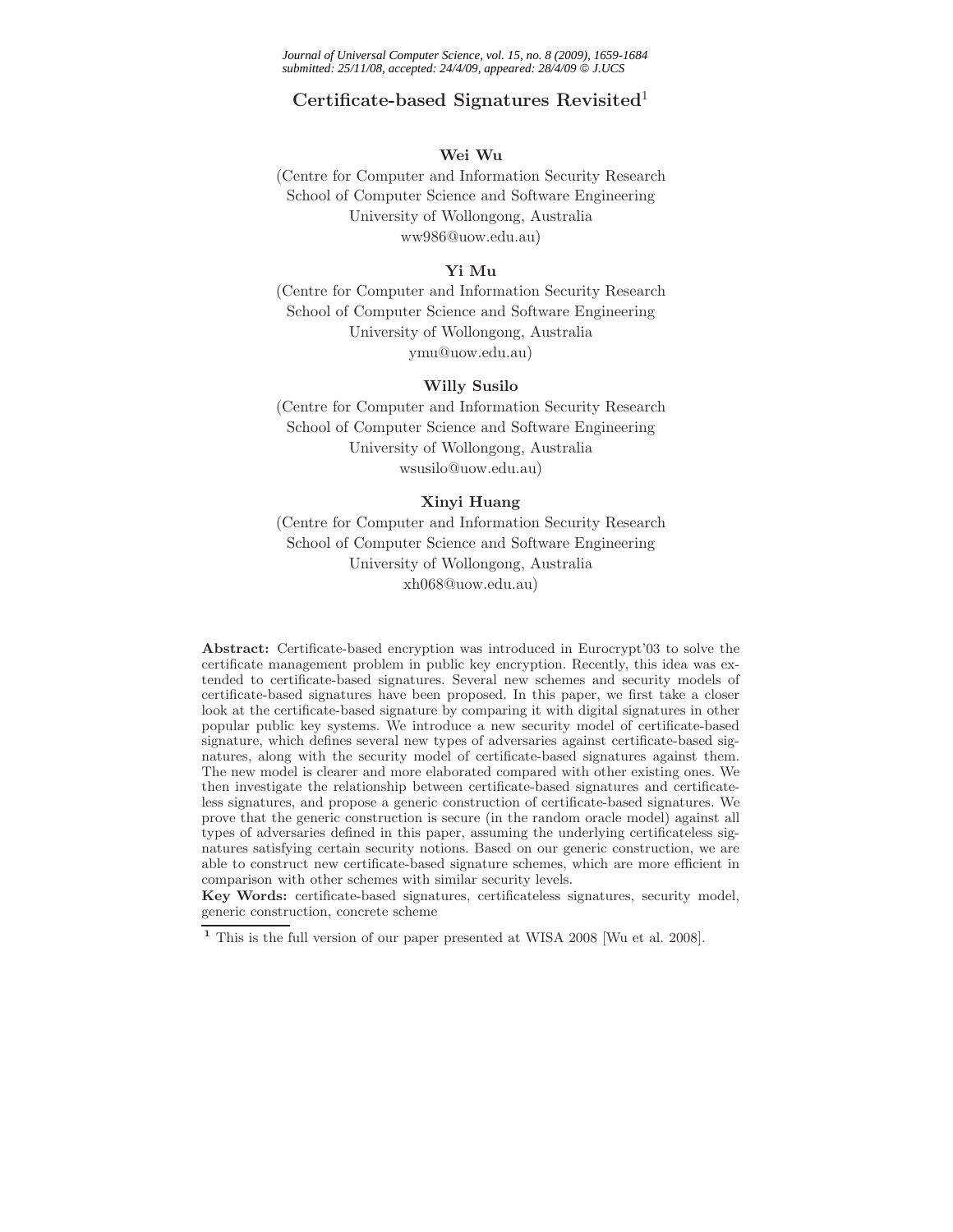**Category:** K.6.5, E.3

## **1 Introduction**

In a public-key cryptosystem, each user has a pair of keys: public key and private key. The public key is always published and publicly accessible, while the private key is kept secret by the owner. The central problem in a public key system is to prove that a public key is genuine and authentic, and has not been tampered with or replaced by a malicious third party. The usual approach to ensure the authenticity of a public key is to use a certificate. A (digital) certificate is a signature of a trusted certificate authority (CA) that binds together the identity of an entity  $A$ , its public key  $PK$  and other information. This kind of systems is referred as public key infrastructure (PKI). The PKI is generally considered to be costly to use and manage.

Shamir [Shamir 1985] introduced the concept of identity-based public key cryptography (or, ID-PKC for short), where the original motivation is to ease certificate management in the e-mail system. A user's public key in ID-PKC is some unique information about the identity of the user (e.g., email address). The private key in ID-PKC is generated by a trusted third party called Private Key Generator (PKG) who holds a master key. Thus, key escrow is an inherent problem in this kind of ID-PKC (e.g., [Shamir 1985, Boneh and Franklin 2001]), as the PKG knows any user's private key. The key escrow problem could be partially solved by the introduction of multiple PKGs and the use of threshold techniques, which requires extra communications and infrastructures.

Al-Riyami and Paterson proposed a new paradigm called certificateless public key cryptography [Al-Riyami and Paterson 2003] (or, CL-PKC for short), where the original motivation is to find a public key system that does not require the use of certificates and does not have the key escrow problem. Each entity in CL-PKC holds two secrets: a secret value and a partial private key. The secret value SV is generated by the entity itself, while a third party Key Generating Center (KGC), holding a master key, generates the partial private key PPK from the user's identity information <sup>2</sup>. The entity's actual private key is the output of some function with the input  $SV$  and  $PPK$ . This way, KGC does not know the actual private key and the key escrow problem is eliminated. The entity can use the actual private key to generate the public key, which is no longer only computed from the identity. This makes the certificateless system non-identity-based. The entity's public key could be available to other entities

<sup>2</sup> In Section 5.1 of [Al-Riyami and Paterson 2003], the authors sketched an alternative partial private key generation technique. In this paper, when we mention a cryptographic protocol in CL-PKC, we mean it is a protocol with the classic private key generation technique used in Section 4.1 of [Al-Riyami and Paterson 2003], which has been adopted by most researchers in CL-PKC.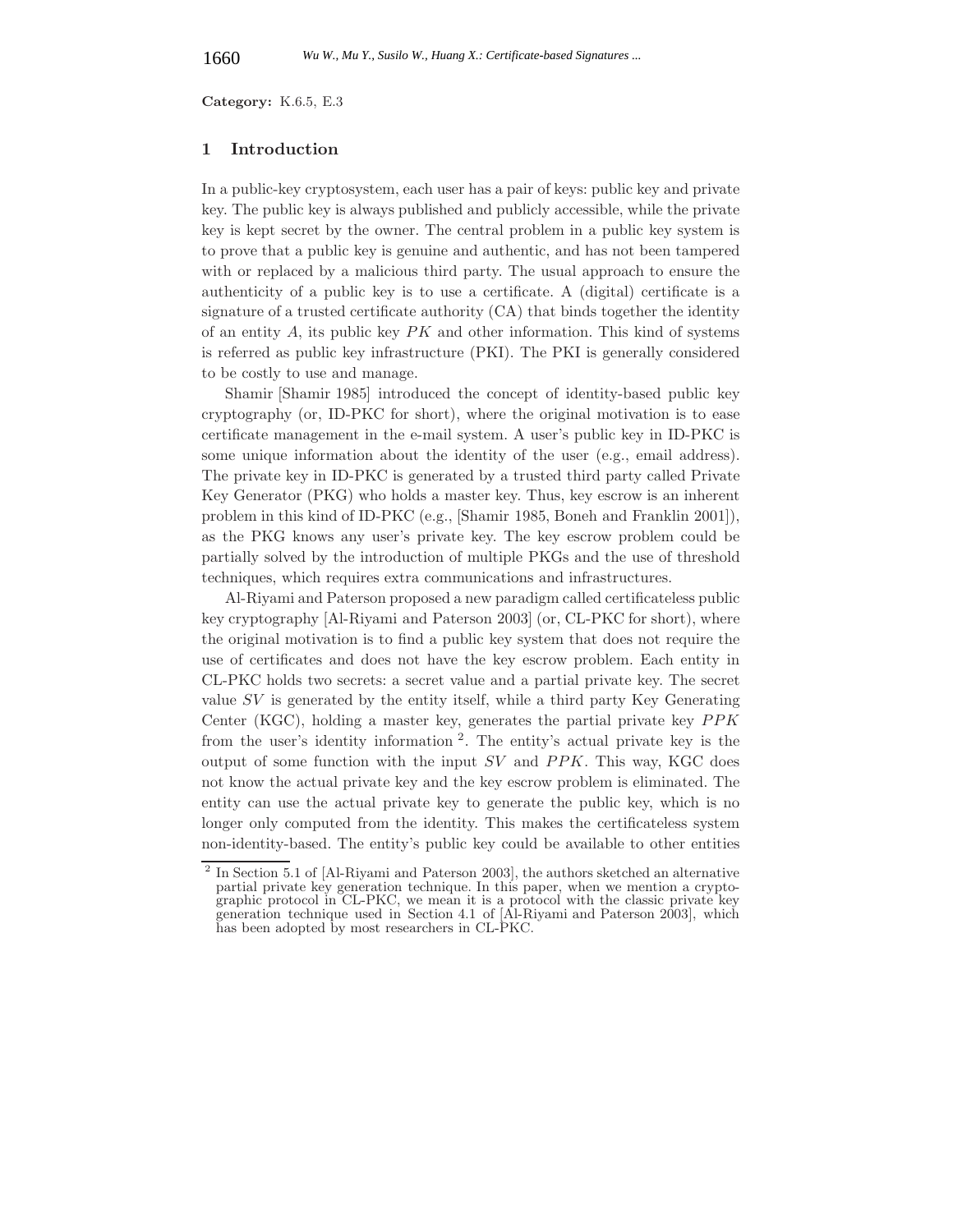by transmitting it along with messages (for example, in a signing application) or by placing it in a public directory (this would be more appropriate for an encryption setting). However, there is no certificate to ensure the authenticity of the entity's public key in CL-PKC. Therefore, it is necessary to assume that an adversary is able to replace the entity's public key with a false key of its choice, which is also known as *key replacement attack* [Huang et al. 2005]. One assumption in CL-PKC is that KGC never mounts the key replacement attack. In the traditional PKI, however, one does not need to make the same assumption on the third party CA, who if replaces the entity's public key with a false key of its choice, can be implicitly proved due to the existence of the certificate for that false key.

In Eurocrypt 2003, Gentry [Gentry 2003] introduced the notion of certificatebased encryption. As in the traditional PKI, each client generates its own public/private key pair and requests a certificate from the CA. The difference is that, a certificate in the certificate-based cryptography, or more generally, a signature from the third party acts not only as a certificate (as in the traditional PKI) but also as a decryption key (as in ID-PKC and CL-PKC). The sender can encrypt a message without obtaining explicit information other than the recipient's public key and the parameters of CA. To decrypt a message, a keyholder needs both its secret key and an up-to-date certificate from its CA (or a signature from an authority). Therefore, CA does not need to make the certificate status information available among the whole system, and only needs to contact the certificate holder for revocation and update. As the sender is not required to verify the certificate of the recipient's public key, the sender could be duped to encrypt messages with an uncertified public key. This could be due to the recipient has not yet had his/her public key certified, or the encryption key that the sender holds is not the recipient's authentic public key. In this sense, certificate-based encryption works in a similar way to certificateless encryption, but the difference is that certificates do exist in certificate-based encryption.

Certificate-based cryptography was introduced to solve the certificate management problem in the traditional PKI, but only in the scenario of encryption. The notion of certificate-based encryption was extended to certificatebased signature in [Kang et al. 2004, Li et al. 2007]. However, as mentioned in [Gentry 2003], if we only consider signing and verification signatures in a public key cryptosystem, then the certificate management problem is not as challenging as in the scenario of encryption and decryption. For example, the signer can send its public key and the proof of certificate status to the verifier simultaneously with its signature, thus the verifier can obtain the certificate without referring to a public directory or issuing a third-party query to CA. This, however, will require more bandwidth for signature transmitting. Public key cryptosystems like ID-PKC [Shamir 1985, Boneh and Franklin 2001] and CL-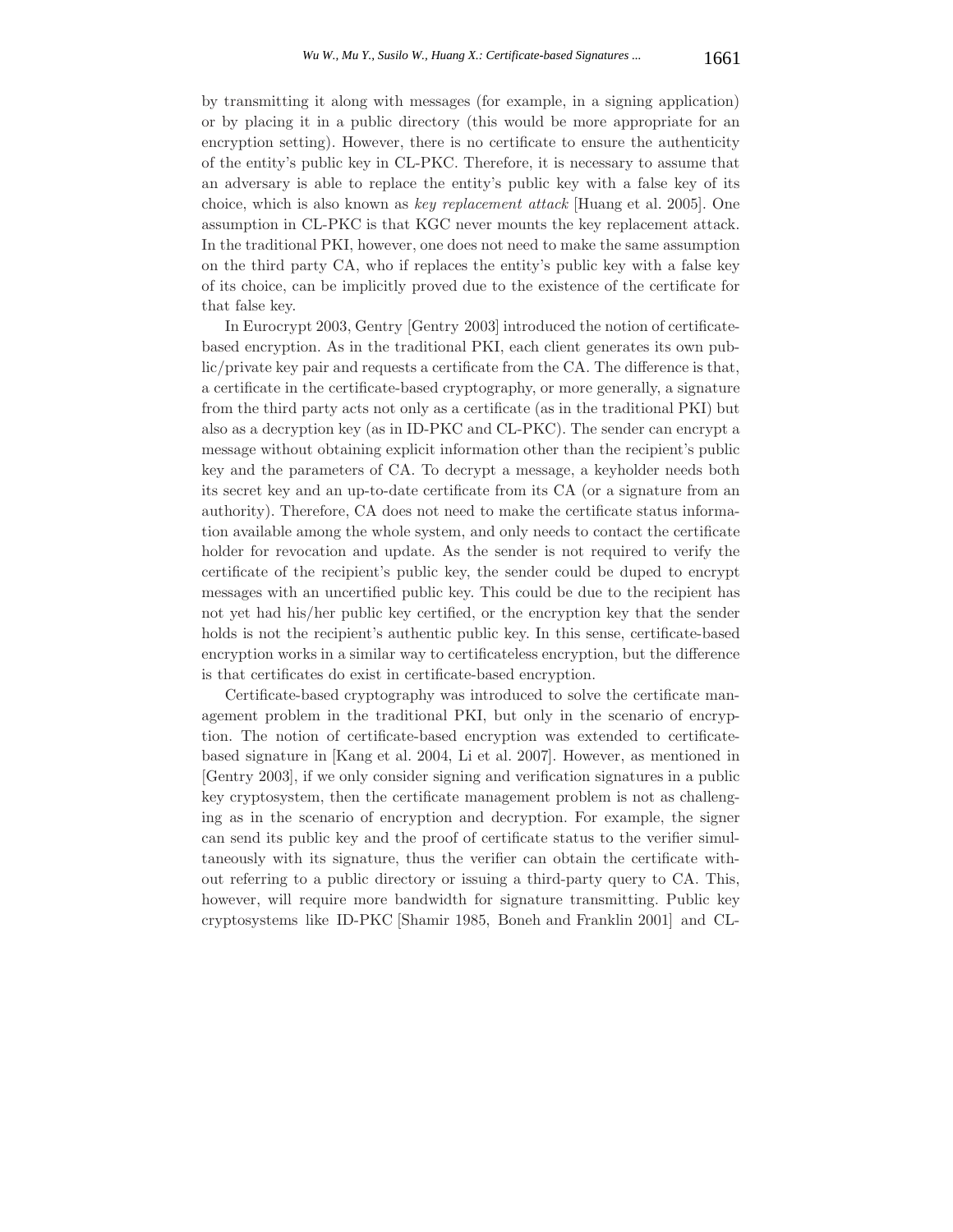PKC [Al-Riyami and Paterson 2003] can eliminate the certificate management problem as one can directly use the entity  $\hat{A}$ 's public key to verify signatures, without checking the certificate of  $A$ 's public key. However, this is achieved at the cost of assuming certain trust on the authority, who is able to impersonate any user in an undetectable way. In certificate-based cryptosystem, certificate management problem can be eased in a different way. To generate valid certificatebased signatures of a user with the identity information  $ID$  and the public key PK, one needs two pieces of secret information, namely a valid certificate of  $(ID, PK)$  and the secret key of  $PK$ . In other words, a valid certificate-based signature ensures the existence of a valid certificate. Thus, the signer does not need to send the certificate along with the message and the signature. This is achieved at the cost of more computational operations in signature verification, which implies the verification of the certificate. If one replaces  $PK$  with  $PK'$ and generates a valid signature under  $ID$  and  $PK$ , he/she must have a certificate of  $(ID, PK')$ . This can prove that the third party CA is dishonest, as there is only one party with the ability to generate certificates. Therefore, the third party in certificate-based signatures has the Trust Level 3 in the definition in [Girault 1991], which is similar as CA in the traditional PKI and a few constructions of identity-based signatures [Bellare et al. 2004, Galindo et al. 2006]. To summarize, (1) The authority in certificate-based signatures and traditional PKI-based signatures is at Trust Level 3 in the definition given in [Girault 1991], which is higher than the authority in the ID-PKC and the CL-PKC, and (2) To ease the problem of certificate management, certificate-based signatures consume (in general) less bandwidth in signature transmitting but might require more computational cost than traditional-PKI-based signatures.

## **1.1 Related Work**

Kang, Park and Hahn proposed the notion and the first construction of certificatebased signatures in [Kang et al. 2004], by extending the idea of certificate-based encryption in [Gentry 2003]. That is, to generate a valid signature under the public key  $PK$ , the entity needs to know both the corresponding private key  $SK$  and the up-to-date certificate of  $PK$ . To verify a claimed signature, one only needs the signer's public key and the parameter of CA (particularly, no need to check the certificate of that public key). As the verifier is not required to check the certificate about a claimed public key, key replacement attacks also exist in certificate-based cryptography. Key replacement attacks in certificatebased signatures were first addressed in [Kang et al. 2004] and formally defined in [Li et al. 2007]. As introduced in [Li et al. 2007], adversaries in certificatebased signatures can be divided into two types:  $CB - A_I$  and  $CB - A_{II}$ .  $CB - A_I$ can replace any entity's public key  $PK$  with a new public key  $PK'$  chosen by itself, and is trying to forge a valid signature under  $PK'$  whose certificate is not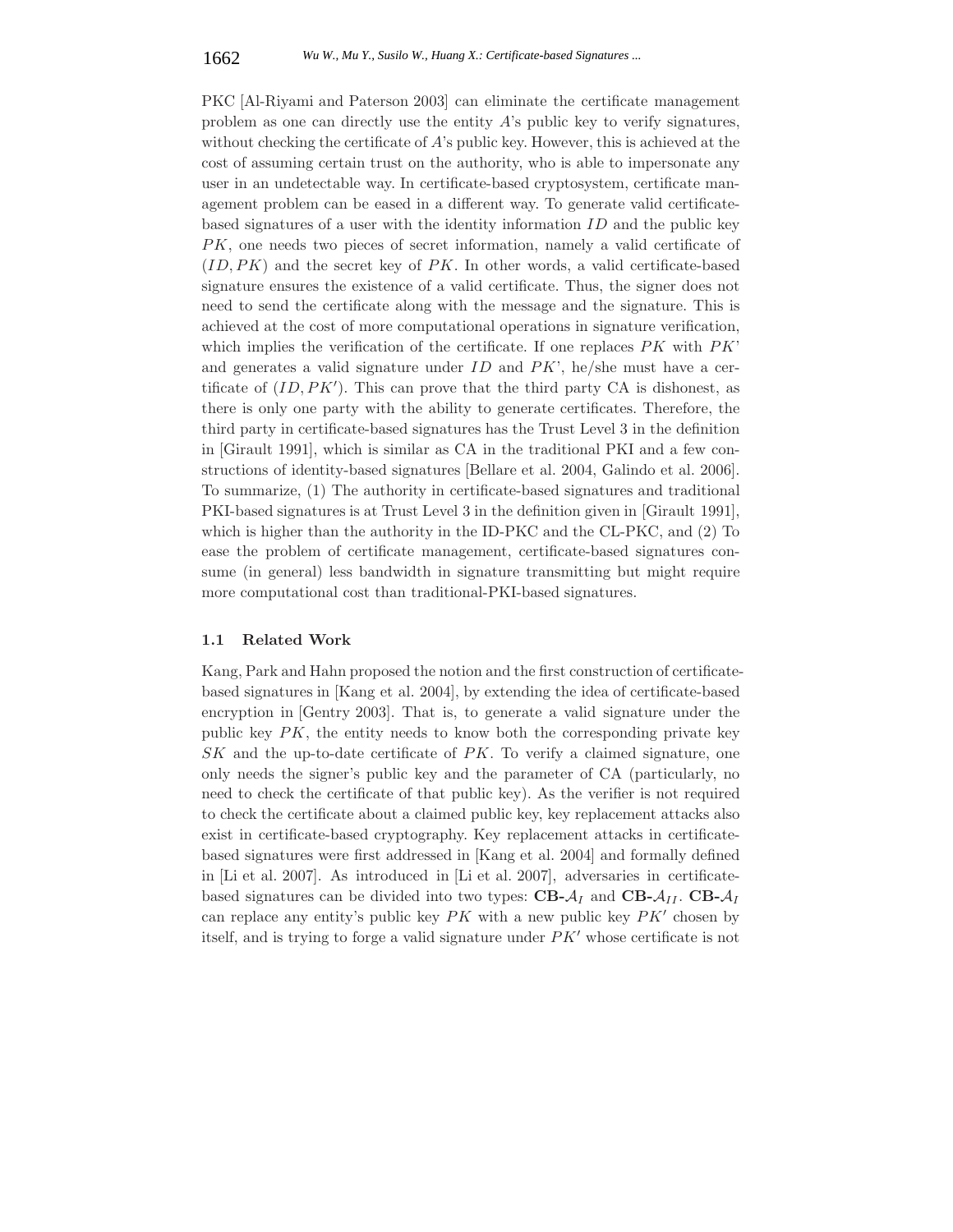available to  $CB - A_I$ .  $CB - A_{II}$  has the knowledge of CA's master key and thus can generate the certificate for any user.  $CB - A_{II}$  is trying to forge a valid signature under an entity's authentic public key  $PK$  (that is,  $PK$  is chosen by that entity), whose private key is not available to  $CB - A_{II}$ . In addition to the security models, a certificate-based signature scheme secure against key replacement attacks was also proposed in [Li et al. 2007]. Very recently, Liu *et al.* proposed two new certificate-based signature schemes [Liu et al. 2008]. The first one does not require any pairing operation and the security of their second scheme can be proved without random oracles. Some variants of certificate-based signatures (e.g., certificate-based proxy signature [Kang et al. 2004] and certificate-based linkable ring signature [Au et al. 2007B]) have also been proposed.

## **1.2 Motivations and Contributions**

As mentioned in [Al-Riyami and Paterson 2003], certificate-based cryptography and certificateless cryptography are quite similar and there could be a possible method to convert a certificateless cryptographical protocol to a certificate-based cryptographical protocol. In particular, there are four similarities in certificateless signatures and certificate-based signatures.

- 1. In both public key cryptosystems, signature signing requires two pieces of secret information. In CL-PKC, one needs a partial private key and a secret value of a public key to produce valid signatures under that public key. Similarly, in certificate-based cryptosystem, one needs the certificate and the private key of a public key to generate valid signatures under that public key.
- 2. The partial private key is generated by KGC in CL-PKC. The certificate is generated by Certifier in certificate-based cryptosystem.
- 3. The secret value corresponding to a public key is chosen by the user in CL-PKC. The private key is also chosen by the user in certificate-based cryptosystem.
- 4. In both public key cryptosystems, explicit verification of the authenticity of a public key is not required when one verifies the validity of signatures under that public key.

Motivated by those similarities, we believe that certificate-based signatures and certificateless signatures are closely related, and the investigation of the relationship between those two notions is worthwhile. The contributions of this paper are twofold.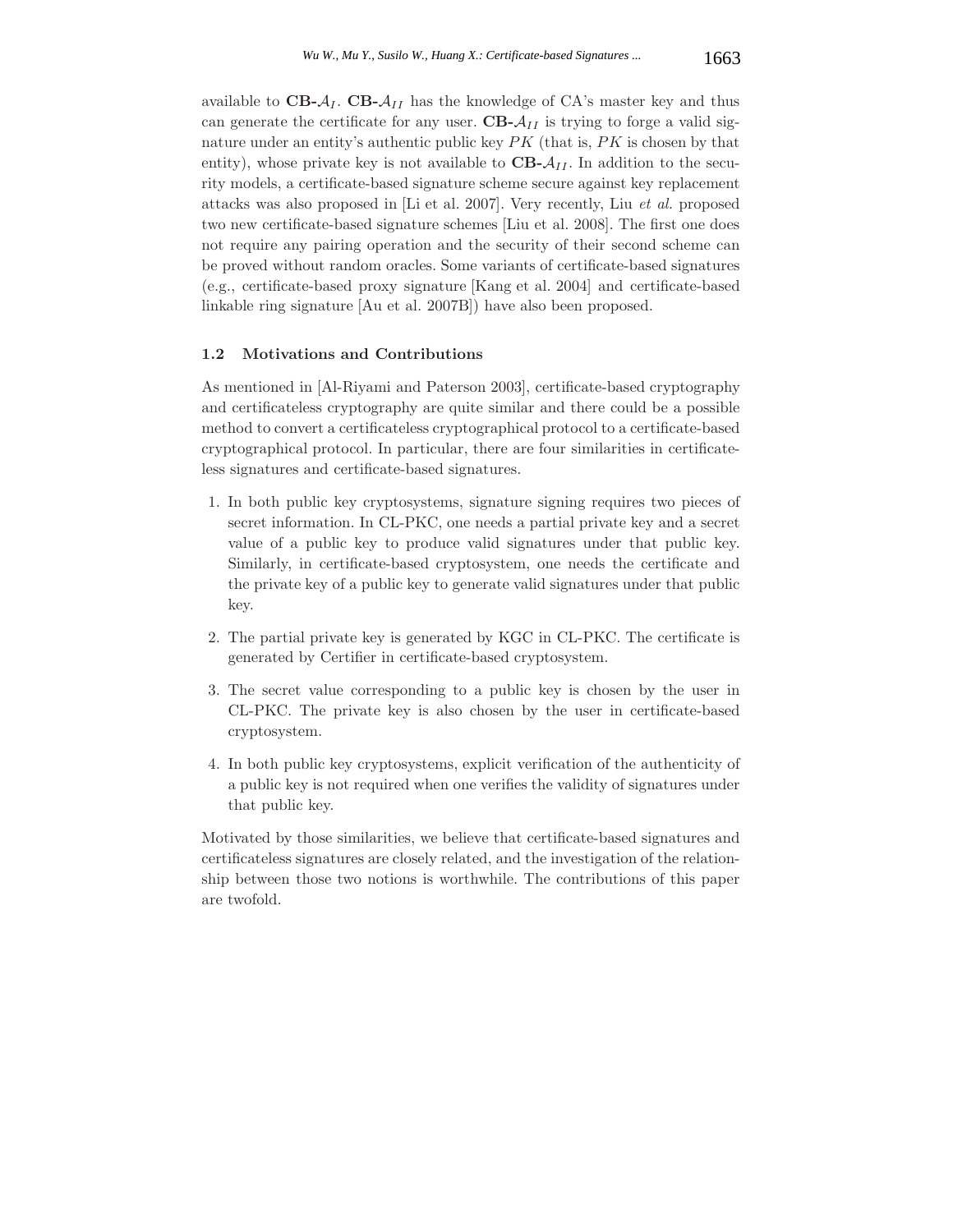#### 1664 *Wu W., Mu Y., Susilo W., Huang X.: Certificate-based Signatures ...*

#### 1. *New Security Models of Certificate-based Signatures*

A reasonable and elaborated security model is necessary for constructing provably secure cryptographic protocols. For example, although the key replacement attack has been widely accepted in certificateless cryptography, there is no consensus on the precise meaning of that term in the early research of certificateless cryptography and several certificateless signature schemes have been broken [Al-Riyami and Paterson 2003, Gorantla and Saxena 2005, Hu et al. 2006, Huang et al. 2005, Park 2006, Yum and Lee 2004, Zhang and Feng 2006]. Although some security models [Kang et al. 2004, Li et al. 2007] have been proposed so far, the security definition of certificate-based signatures is not satisfactory, especially in the exact meaning of key replacement attacks. In this paper, we provide elaborated definitions of certificate-based signatures, which will allow us to establish a systematic approach for constructing and proving secure certificate-based signature schemes. Our definitions are inspired by and modified from the security notions in certificateless signatures. This is not only because certificateless signatures and certificate-based signatures are analogous in many ways, but also due to the fact that security definitions of certificateless signatures have been formalized recently.

# 2. *Generic Construction of Certificate-based Signatures from Certificateless Signatures*

After giving new security models of certificate-based signatures, we propose a generic construction of certificate-based signatures which is secure in the proposed models. We show how to build a certificate-based signature scheme from a certificateless signature scheme, by treating partial private keys in certificateless signatures as certificates in certificate-based signatures. Our method can be used to build certificate-based signature schemes secure (in the random oracle model) against any type of adversaries defined in this paper, assuming that the underlying certificateless signature schemes satisfy certain security notions. We also give two concrete examples of our generic construction and compare them with other existing ones. From essentially the same idea, the generic construction of certificate-based encryption from certificateless encryption has been proposed in [Al-Riyami and Paterson 2005], but a recent work in [Kang and Park 2005] shows a flaw in the security proof of [Al-Riyami and Paterson 2005]. Our construction does not have that flaw as we use different techniques in the conversion.

## **Organization of Our Paper**

The outline of a certificate-based signature (CBS) scheme is presented in the next section, where the description of the oracles are also given. We then redefine the security of CBS against different types of attacks in Section 3. The generic construction of certificate-based signatures from certificateless signatures is proposed in Section 4. Section 5 demonstrates the application of our generic construction by showing two concrete certificate-based signature schemes. Fi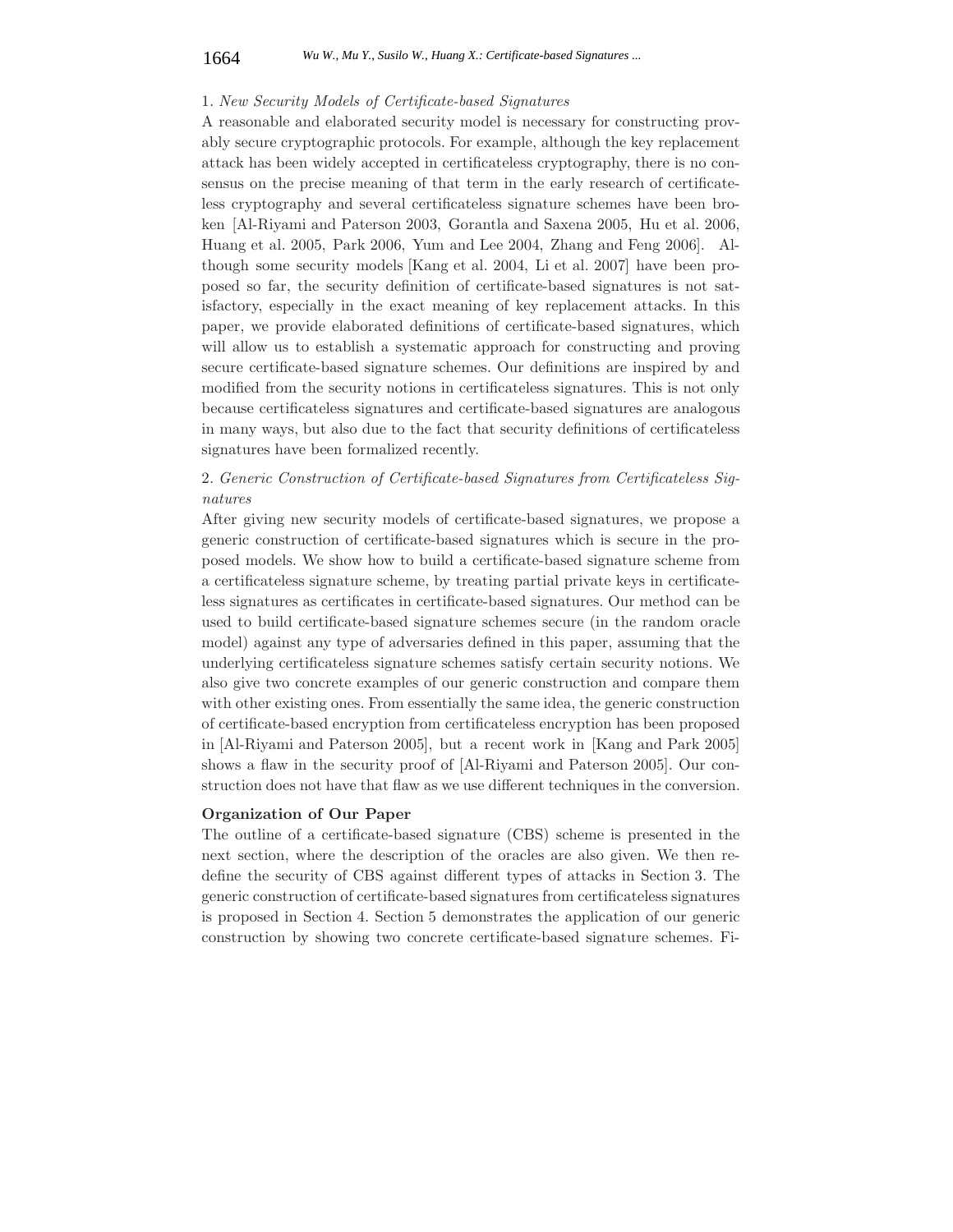nally, Section 6 concludes the paper.

## **2 Certificate-Based Signatures**

In this section, we will first review the definitions of certificate-based signatures. Then, we will describe oracles used in our security model.

## **2.1 Syntax of Certificate-Based Signatures**

In a certificate-based cryptosystem, a certificate generator, which is called as the "certifier", will first generate the system parameter and a master public/private key pair. The certifier will use that key pair to generate certificates for users in the system. Users then will generate their own public/secret key pairs and contact the certifier to obtain the corresponding certificates. A user can use the secret key and the certificate to generate a signature on a message. In this case, that user is also called as the signer. A signature recipient is called as the verifier if he/she performs the signature verification.

A certificate-based signature (CBS) scheme consists of the following five algorithms:

- 1. CB-Setup( $1^k$ )  $\rightarrow$  (*CB-msk, CB-mpk, CB-params*). By taking as input a security parameter  $1^k$ , the certifier runs the algorithm CB-Setup to generate the certifier's master secret key CB-msk, master public key CB-mpk and the system parameter CB-params. CB-params includes the description of a string space  $\Gamma$ , which can be any subset of  $\{0,1\}^*$ .
- 2. CB-UserKeyGen( $CB\text{-}mpk$ ,  $CB\text{-}params$ , ID)  $\rightarrow (CB\text{-}SK_{\mathsf{ID}}, CB\text{-}PK_{\mathsf{ID}})$ . The user with the identity information ID runs the algorithm CB-UserKeyGen to generate the user ID's secret/public key pair  $(CB-SK_{\text{ID}}, CB-PK_{\text{ID}}) \in$  $\mathcal{SK}^{\mathcal{CB}} \times \mathcal{PK}^{\mathcal{CB}}$ , by taking as input CB-mpk and CB-params. Here,  $\mathcal{SK}^{\mathcal{CB}}$ denotes the set of valid secret key values and  $\mathcal{P}\mathcal{K}^{\mathcal{CB}}$  denotes the set of valid public key values.
- 3. CB-CertGen( $CB\text{-}msk$ ,  $CB\text{-}mpk$ ,  $CB\text{-}params$ , ID,  $CB\text{-}PK_{\text{ID}}$ )  $\rightarrow Cert_{\text{ID}}$ . The certifier runs the algorithm CB-CertGen to generate the certificate  $Cert_{\mathsf{ID}}$ , by taking as input  $CB\text{-}msk$ ,  $CB\text{-}mpk$ ,  $CB\text{-}params$ , ID and its public key  $CB$ - $PK$ <sub>ID</sub>.
- 4. CB-Sign(m, CB-params, CB-mpk, ID, Cert<sub>ID</sub>, CB-SK<sub>ID</sub>, CB-PK<sub>ID</sub>)  $\rightarrow$  CB- $\sigma$ . The prospective signer runs the algorithm CB-Sign to generate the signature  $CB-\sigma$ , by taking as input a message m, CB-params, CB-mpk, the user's identity ID, its  $Cert_{\text{ID}}$  and key pair  $(CB-SK_{\text{ID}}, CB-PK_{\text{ID}})$ .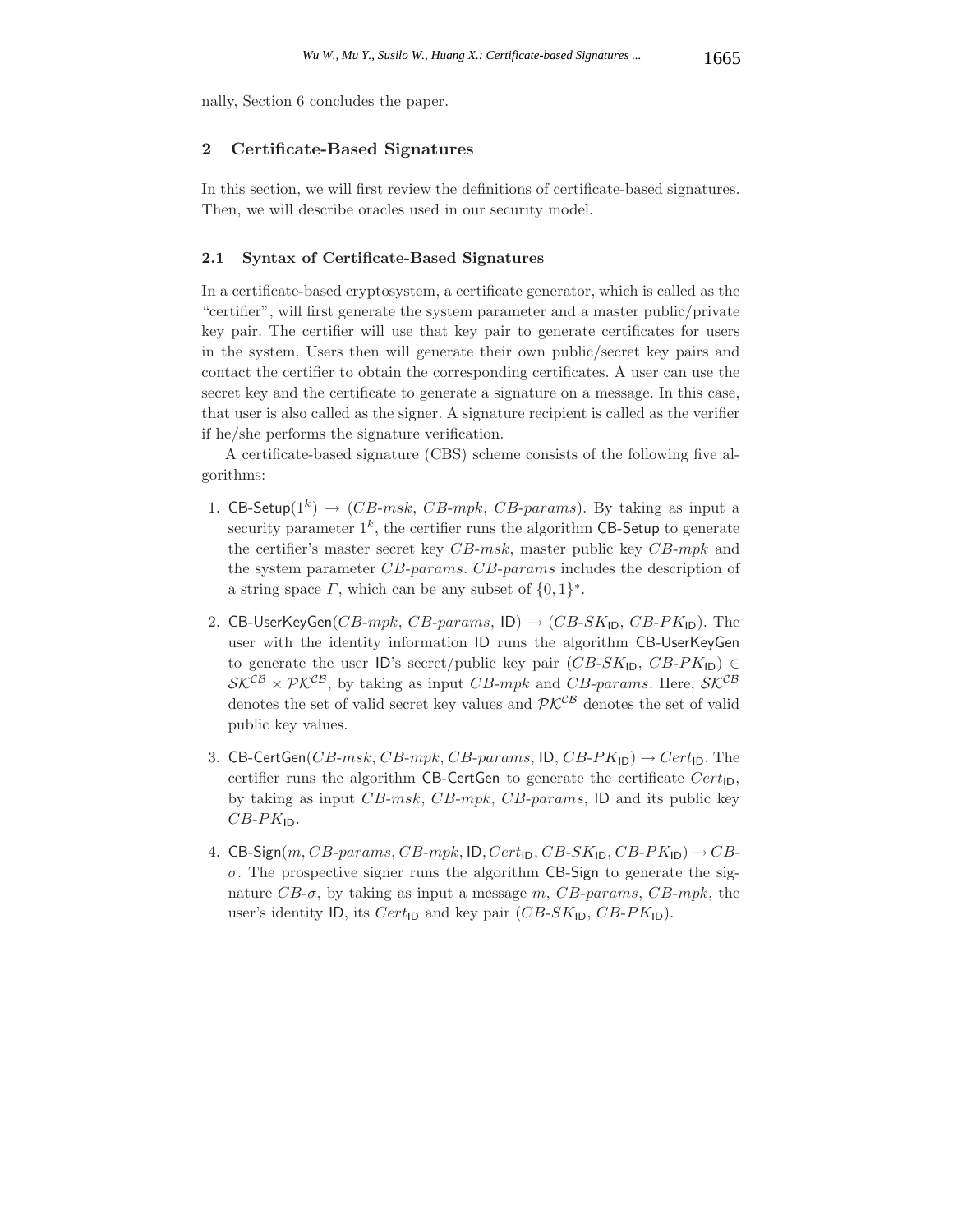5. CB-Verify(m,  $CB$ - $\sigma$ ,  $CB$ -mpk,  $CB$ -params, ID,  $CB$ -P $K_{\text{ID}}$ )  $\rightarrow$  {true, false}. Anyone can run the algorithm CB-Verify to check the validity of the signature. By taking as input a message/signature pair  $(m, CB\text{-}\sigma)$ , ID,  $CB\text{-}PK$ <sub>ID</sub>,  $CB\text{-}PK$  $mpk, CB\text{-}params$ , this algorithm outputs  $true$  if  $CB\text{-}sigma$  is ID's valid signature on  $m$ . Otherwise, this algorithm outputs  $false$ .

**Correctness**. Signatures generated by the algorithm CB-Sign can pass through the verification in CB-Verify. That is,

CB-Verify(m, CB-Sign(m, CB-params, CB-mpk, ID, Cert<sub>ID</sub>, CB-SK<sub>ID</sub>,  $CB-PK_{\text{ID}}$ ,  $CB-mpk$ ,  $CB-params$ ,  $\text{ID}, CB-PK_{\text{ID}}$  = true.

#### **2.2 Adversaries and Oracles**

We now describe the oracles which will be used in the security model of certificatebased signatures in this paper. We first give a brief description of adversaries in certificate-based signatures. Formal definitions of these adversaries will be given in Section 3.

The essential security of a certificate-based signature scheme requires that one can generate a valid signature under the public key  $CB-PK_{\text{ID}}$  *if and only if* having the knowledge of both  $Cert_{\text{ID}}$  and  $CB-SK_{\text{ID}}$ . In other words, one cannot generate a valid signature with only  $Cert_{\text{ID}}$  or  $CB-SK_{\text{ID}}$ . As introduced in [Li et al. 2007], adversaries in certificate-based signatures can be divided into two types:  $\text{CB-}A_I$  and  $\text{CB-}A_{II}$ . Type I adversary  $\text{CB-}A_I$  simulates the scenario where the adversary (anyone except the certifier) is allowed to replace public keys of any entities, but is not allowed to obtain the target user's certificate  $Cert_{ID}$ . Type II adversary **CB-**A*II* simulates a malicious certifier who is able to produce certificates but is assumed not to replace the target user's public key. We will use the following oracles to simulate potential attacking scenarios. In the remainder of this paper, we write  $\alpha \leftarrow \beta$  to denote the algorithmic action of assigning the value  $\beta$  to  $\alpha$ .

- 1.  $\mathcal{O}^{CB-UserCreate}$ : This oracle receives an input ID ∈  $\Gamma$  and outputs the public key of user ID. It maintains two lists  $L1^{PK}$  and  $L2^{PK}$ , which are initially empty and are used to record the information for each user ID.  $L1^{PK} = \{ (ID, E1^{PK}) \}$  $CB-SK_{\text{ID}}, CB-PK_{\text{ID}}$ } provides the information about user ID's secret key and public key when it is created.  $L2^{PK} = \{ (ID, CB\overline{PK}_{ID}) \}$  provides the information of ID's current public key, which is denoted as  $CB\overline{PK}_{\text{ID}}$ .
	- (a) For a fresh input ID, the oracle runs the algorithms CB-UserKeyGen to obtain the secret key  $CB-SK_{\text{ID}}$  and public key  $CB-PK_{\text{ID}}$ . It then adds  $(ID, CB-SK<sub>ID</sub>, CB-PK<sub>ID</sub>)$  to  $L1^{PK}$  and  $(ID, CB-\overline{PK}_{ID})$  to  $L2^{PK}$  where  $CB\text{-}PK}_{\mathsf{ID}} \leftarrow CB\text{-}PK}_{\mathsf{ID}}$ . After that, it outputs  $CB\text{-}PK}_{\mathsf{ID}}$ . In this case,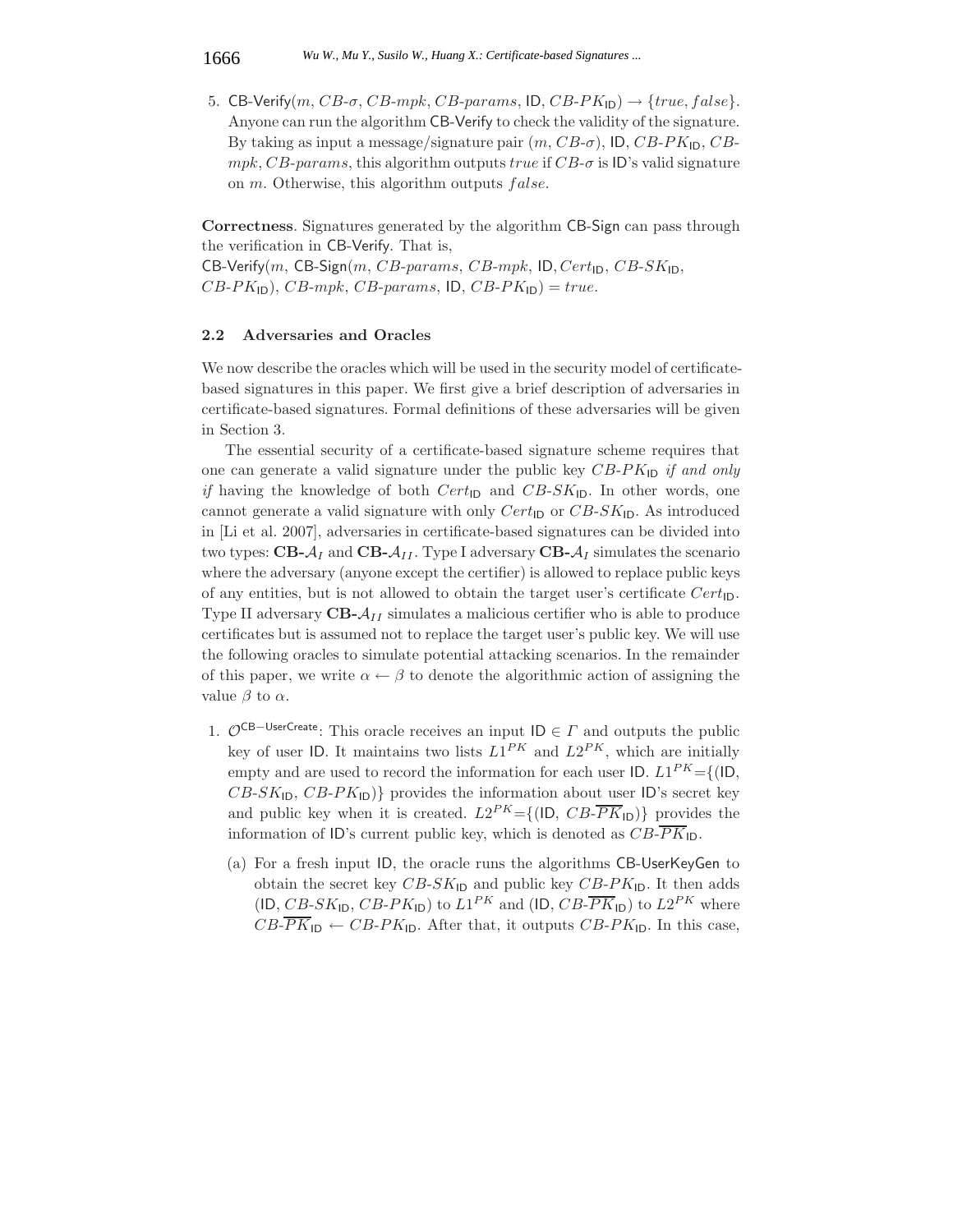ID is said to be *created*. Here we assume that other oracles (which will be defined later) only respond to the identity which has been created.

- (b) Otherwise, ID has already been created. The oracle will search ID in  $L1^{PK}$  and return CB-PK<sub>ID</sub> as the output.
- 2.  $\mathcal{O}^{CB-PKReplace}$ : For a public key replacement query (ID, CB-PK)  $\in \Gamma \times \mathcal{P} \mathcal{K}^{CB}$ , this oracle finds the user ID in the list  $L2^{PK}$ , sets  $CB\overline{PK}_{1D} \leftarrow$  CB-PK and updates the corresponding pair with (ID,  $CB\overline{PK}_{\text{ID}}$ ).
- 3. <sup>O</sup>CB−Corruption: This oracle takes as input a query ID. It browses the list <sup>L</sup>1*PK* and outputs the secret key  $CB-SK_{\text{ID}}$ .
- 4.  $\mathcal{O}^{CB-Center}$ : For a certificate request for (ID, CB-PK)  $\in \Gamma \times \mathcal{P} \mathcal{K}^{CB}$ , this oracle runs the algorithm CB-CertGen and returns the certificate for (ID, CB-PK).
- 5. O<sup>CB−Sign</sup>: Considering different levels of the signing power the challenger may have, this oracle can be further divided into following three types:
	- (a)  $\mathcal{O}^{CB-NormalSign}$ : This oracle takes as input a query (ID, m), and outputs a signature  $CB$ - $\sigma$  such that true = CB-Verify(m, CB- $\sigma$ , CB-params, ID,  $CB-PK_{\text{ID}}$ ,  $CB-mpk$ ). Here  $CB-PK_{\text{ID}}$  is ID's public key in the list  $L1^{PK}$ .
	- (b)  $\mathcal{O}^{CB-StrongSign}$ : This oracle takes as input a query (ID,  $m, coin$ ), where m denotes the message to be signed, and  $coin \in \{1, 2\}$ . It acts differently according to the value of *coin*. If  $coin = 1$ , this oracle works the same as  $\mathcal{O}^{\mathsf{CB}-\mathsf{NormalSign}}$ . Otherwise  $coin = 2$ , this oracle first checks the list  $L1^{PK}$ and  $L2^{PK}$  to obtain ID's original public key  $CB-PK_{\text{ID}}$  and ID's current public key  $CB$ - $\overline{PK}_{\text{ID}}$ . If  $CB$ - $\overline{PK}_{\text{ID}}$  = $CB$ - $PK_{\text{ID}}$ , this oracle works as same as O<sup>CB-NormalSign</sup>. Otherwise, O<sup>CB-StrongSign</sup> will ask the adversary to supply the secret key  $CB\overline{SK}_{\mathsf{ID}}$  corresponding to  $CB\overline{PK}_{\mathsf{ID}}$ . After that, this oracle uses  $CB\overline{SK}_{\mathsf{ID}}$  and the certificate for  $(\mathsf{ID}, CB\overline{PK}_{\mathsf{ID}})$  to generate the signature  $CB$ - $\sigma$ , which will be returned as the answer.
	- (c)  $\mathcal{O}^{CB-SuperSign}$ : For a query (ID, m), this oracle first finds ID's current public key  $CB\overline{PK}_{\text{ID}}$  in  $L2^{PK}$ . This oracle then outputs a signature σ such that true = CB-Verify(m, σ, CB-params, ID, CB- $\overline{PK}_{\text{ID}}$ , CBmpk).

*Remark.* A Type II adversary  $CB - A_{II}$ , who simulates the malicious certifier, is not allowed to make any requests to  $\mathcal{O}^{CB-CertGen}$ .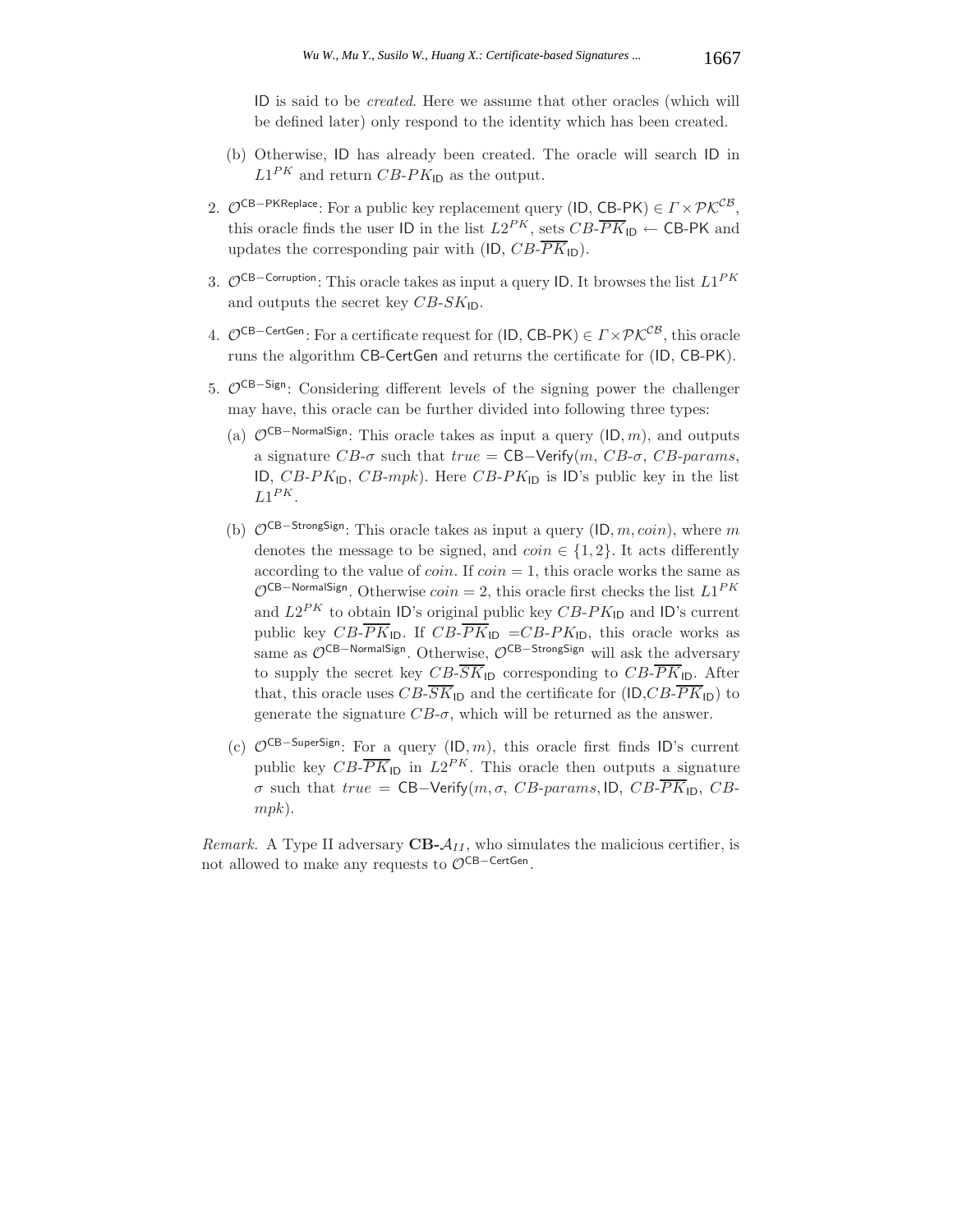## **3 Security Models of Certificate-based Signatures**

In this section, we will define security models of certificate-based signatures. Our models follow the standard methods: each security notion is defined by the game between the adversary and the challenger, which consists of several oracles defined in Section 2.2. In our definition, the notation  ${Q_1, Q_2, \cdots, Q_n} \rightarrow$  $\{0^1, 0^2, \cdots, 0^n\}$  denotes that "No query  $Q \in \{Q_1, Q_2, \cdots, Q_n\}$  can be submitted to any oracle  $\mathcal{O} \in \{ \mathcal{O}^1, \mathcal{O}^2, \cdots, \mathcal{O}^n \}$ . A  $(t, q_{UC}, q_{PKR}, q_C, q_{CG}, q_S)$  adversary refers to the adversary who runs in polynomial time  $t$ , makes at most  $q_{UC}$  queries to OCB−UserCreate, q*PKR* queries to OCB−PKReplace, q*<sup>C</sup>* queries to OCB−Corruption, q*CG* queries to OCB−CertGen, q<sub>S</sub> queries to OCB−Sign ∈ {OCB−NormalSign, OCB−StrongSign, (OCB-SuperSign).

The definition in this section is inspired by [Huang et al. 2007], which provides a new classification of potential adversaries against certificateless signatures. The security models in [Huang et al. 2007] not only include previous security definitions of certificateless signatures, but also introduce new types of adversaries. Following the definitions in [Huang et al. 2007], we classify the potential adversaries in certificate-based signatures according to their attack power. They are Normal Adversary, Strong Adversary and Super Adversary. Combined with the known type I adversary and type II adversary in certificate-based signatures, we now define the security of certificate-based signatures in different attack scenarios and relate them to prior definitions.

#### **3.1 Security Against Normal Type I Adversary**

We first define the Normal Type I adversary in certificate-based signatures, which is denoted as **Normal-CB-** $A_I$ . The essential attacking scenario of Normal-CB- $\mathcal{A}_I$  is that the adversary can obtain some message/signature pairs  $(m_i, CB\text{-} \sigma_i)$ which are generated by the target user using its own secret key and certificate. Our definition described below is inspired by and modified from the definition of Normal Type I adversary against certificateless signatures in [Huang et al. 2007].

**Initial:** The challenger runs the algorithm CB-Setup, returns CB-params and  $CB$ -mpk to  $A_I$ .

**Queries**: In this phase,  $A_I$  can adaptively make requests to  $\mathcal{O}^{\text{CB}-\text{UserCreate}}$ . OCB−PKReplace, OCB−Corruption, OCB−CertGen, OCB−NormalSign.

**Output:** After all queries,  $A_I$  outputs a forgery  $(m^*, CB\text{-}\sigma^*, ID^*)$ . Let  $CB\text{-}$  $PK_{ID*}$  be the current public key of  $ID*$  in  $L2^{PK}$ .

**Restrictions:** We say  $A_I$  wins the game if the forgery satisfies the following requirements: (1)  $true = \text{CB-Verify}(m^*, CB\text{-}\sigma^*, CB\text{-}params, \text{ID}^*, CB\text{-}PK\text{-}pv^*,$  $CB\text{-}mpk$ ); (2)  $(\mathsf{ID}^*, m^*) \to \mathcal{O}^{\mathsf{CB-NormalSign}}$ ; (3)  $(\mathsf{ID}^*, CB\text{-}\overline{PK}_{\mathsf{ID}^*}) \to \mathcal{O}^{\mathsf{CB-CertGen}}$ and (4)  $ID^* \nrightarrow \mathcal{O}^{CB-Corruption}$ .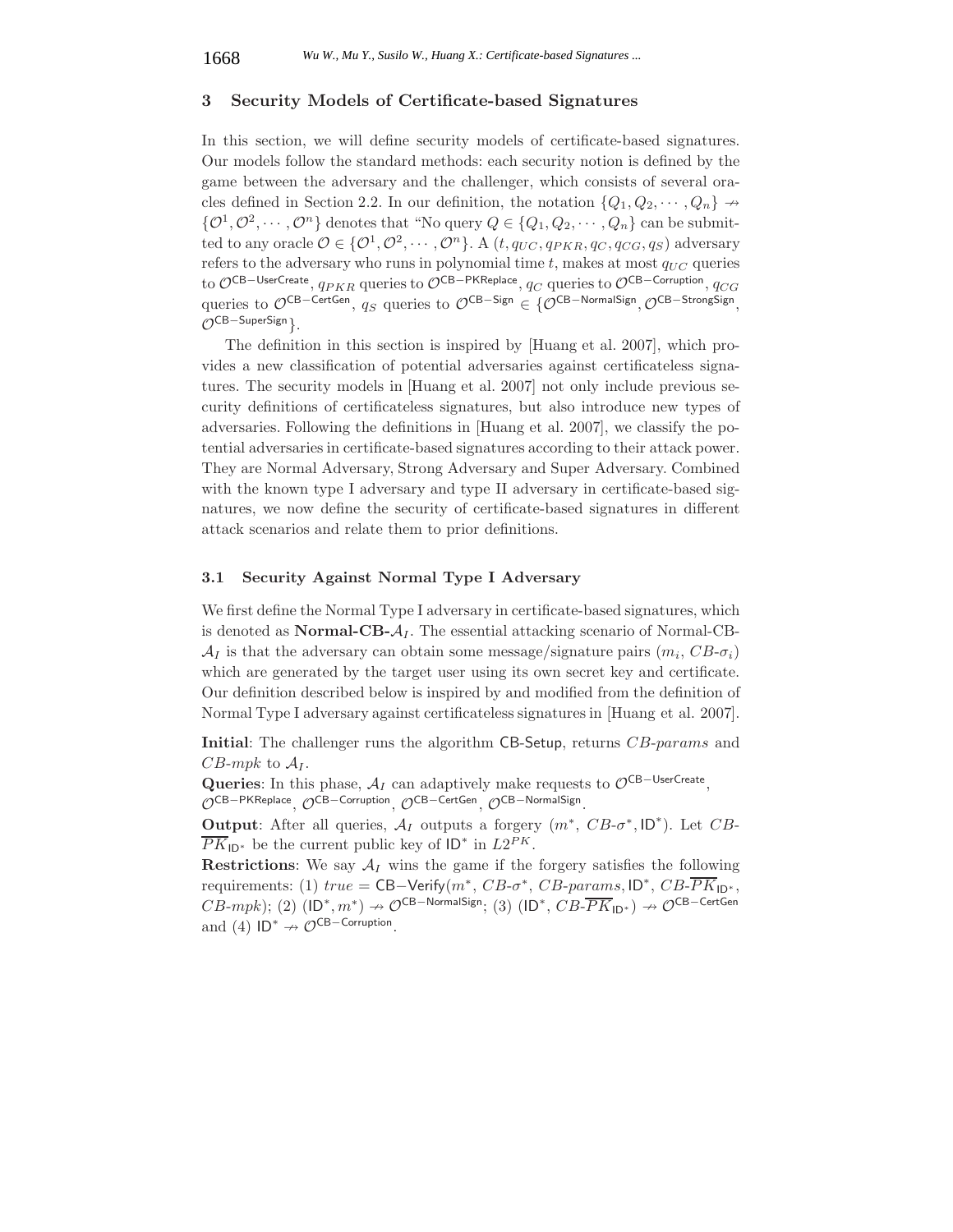The success probability that an adaptive chosen message and chosen identity adversary Normal-CB- $A_I$  wins the above game is denoted as  $Succ^{cma, cida}_{A_I,normal}$ . We say a certificate-based signature scheme is secure against a  $(t, q_{UC}, q_{PKR}, q_C, q_{CG},$  $q_S$ ) Normal-CB- $A_I$  if  $Succ^{cma, cida}_{A_I,normal}$  is negligible.

*Remark.* Our definition is similar to that in [Li et al. 2007], but with two improvements. Firstly, we allow the adversary to replace any user's public key, while the adversary in [Li et al. 2007] can only replace the target user's public key. The other improvement is that the adversary in our model is allowed to obtain certificates of  $(ID, CB-PK)$ s chosen by itself. This is different from the adversary in [Li et al. 2007] who can only obtain certificates of original public keys generated by the challenger.

# **3.2 Security Against Strong Type I Adversary**

In this section, we boost the attack power of Normal Type I adversary and define the Strong Type I adversary: **Strong-CB-** $A_I$ . Strong-CB- $A_I$  is more powerful than Normal-CB- $A_I$  in the sense that Strong-CB- $A_I$  can access the oracle OCB−StrongSign. Apart from that, Strong-CB-A*<sup>I</sup>* is allowed to corrupt the target user ID<sup>∗</sup>'s original secret key. The attacking scenario is similar to those in certificateless signatures defined in [Hu et al. 2006, Zhang et al. 2006], and is formally defined as below.

The game between the challenger and a Strong-CB- $A_I$  is very similar to that defined in Section 3.1, but with two differences: (1) In the phase **Queries**, Strong-CB- $A_I$  have access to  $\mathcal{O}^{CB-StrongSign}$  rather than  $\mathcal{O}^{CB-NormalSign}$  and (2) In **Restrictions**,  $(\mathsf{ID}^*, m^*) \to \mathcal{O}^{\mathsf{CB-StrongSign}}$  and  $ID^*$  can appear as a query to  $\mathcal{O}^{\mathsf{CB-Corrution}}$ OCB-Corruption.

The success probability that an adaptive chosen message and chosen identity adversary Strong-CB- $A_I$  wins the above game is denoted as  $Succ^{cma,cida}_{A_I,strong}$ . We say a certificate-based signature scheme is secure against a  $(t, q_{UC}, q_{PKR}, q_C, q_{CG},$  $q_S$ ) Strong-CB- $A_I$  if  $Succ^{cma, cida}_{A_I, strong}$  is negligible.

#### **3.3 Security Against Super Type I Adversary**

In this section, we will define the Super Type I adversary, which is denoted as **Super-CB-** $A_I$ . Super-CB- $A_I$  is more powerful than Strong-CB- $A_I$  (and hence, more powerful than Normal-CB- $A_I$ ) in the sense that Super-CB- $A_I$  has access to  $\mathcal{O}^{CB-SuperSign}$ . That is, Super-CB- $\mathcal{A}_I$  is allowed to obtain a valid signature under the public key chosen by itself without providing the corresponding secret key, which makes it the strongest Type I adversary. This is similar to the Super Type I adversary in certificateless signatures defined in [Huang et al. 2007].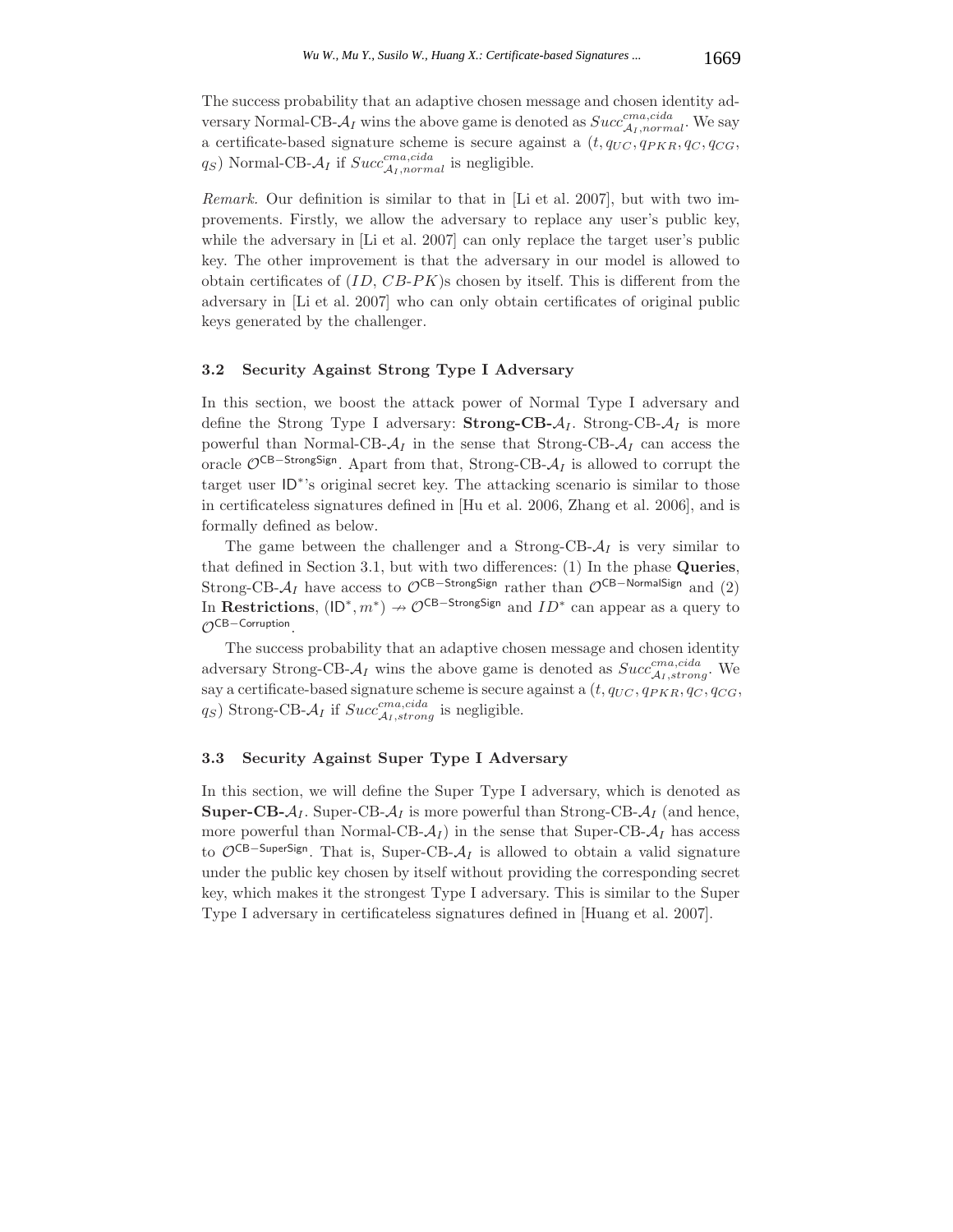The game between the challenger and a Super-CB- $A<sub>I</sub>$  is very similar to that defined in Section 3.2, but with two differences: (1) In the phase **Queries**, Super-CB- $A_I$  is allowed to have access to  $\mathcal{O}^{CB-SuperSign}$  rather than  $\mathcal{O}^{CB-StrongSign}$  and (2) In **Restrictions**,  $(\mathsf{ID}^*, m^*) \nrightarrow \mathcal{O}^{\mathsf{CB-SuperSign}}$ .<br>The guesses probability of an adoptively chosen

The success probability of an adaptively chosen message and chosen identity adversary Super-CB- $A_I$  wins the above game is denoted as  $Succ^{cma, cida}_{A_I, super}$ . We say a certificate-based signature scheme is secure against a  $(t, q_{UC}, q_{PKR}, q_C, q_{CG},$  $q_S$ ) Super-CB- $A_I$  if  $Succ^{cma,cida}_{A_I,super}$  is negligible.

#### **3.4 Security Against Type II Adversary**

In certificate-based signatures, a type II adversary  $\text{CB-}\mathcal{A}_{II}$  simulates the certifier who is equipped with the master secret key and might engage in adversarial activities like eavesdropping on signatures and making signing queries. Similar to the type I adversary, CB- $A_{II}$  could be also classified into **Normal-**CB- $A_{II}$ , **Strong-CB-** $A_{II}$ , **Super-CB-** $A_{II}$ , which has access to  $\mathcal{O}^{\text{CB-NormalSign}}$ ,  $\mathcal{O}^{CB-StrongSign}$ ,  $\mathcal{O}^{CB-Supersign}$ , respectively. However, there is no need to particularly define Strong-CB-A<sub>II</sub>. O<sup>CB–StrongSign</sup> can answer queries either by using  $\mathcal{O}^{\text{CB-NormalSign}}$  (then  $\mathcal{O}^{\text{CB-StrongSign}}$  is the same as  $\mathcal{O}^{\text{CB-NormalSign}}$ ), or signing the message with the corresponding secret key provided by the adversary. Note that,  $CB - A_{II}$  has the master secret key, and thus can calculate any user's certificate. If he has the secret key as well,  $CB - A_{II}$  can generate the signature by himself and OCB−StrongSign becomes useless. Therefore, for a type II adversary CB-A*II* , it is sufficient to define only two types of adversaries, namely Normal-CB-A*II* and Super-CB- $A_{II}$ . The definition of those two types of adversaries is described as follows.

**Initial**: The challenger runs the algorithm CB-Setup and returns the system parameters CB-params, master secret key CB-msk and master public key CBmpk to  $A_{II}$ .

Queries:  $A_{II}$  can adaptively make requests to  $\mathcal{O}^{\text{CB}-\text{UserCreate}}$ ,  $\mathcal{O}^{\text{CB}-\text{PKReplace}}$ . OCB–Corruption and OCB–Sign, where OCB–Sign ∈ {OCB–NormalSign, OCB–SuperSign}.

**Output**: After all queries,  $\mathcal{A}_{II}$  outputs a forgery  $(m^*, CB\text{-}\sigma^*, ID^*).$ 

**Restrictions:** We say  $A_{II}$  wins the game if the forgery satisfies the requirements as following: (1)  $true \leftarrow \text{CB-Verify}(m, CB\text{-}\sigma^*, CB\text{-}params, \text{ID}^*, CB\text{-}PK\text{ID}^*,$ CB-mpk). Here  $CB-PK_{\text{ID}^*}$  is the original public key in  $L1^{PK}$ ; (2)  $(\text{ID}^*, m^*) \rightarrow \text{OCB-Sirn. and } (2) \text{ ID}^*$  of  $\text{OE}$ -Corruption  $\mathcal{O}^{CB-Sign}$ ; and (3) ID<sup>\*</sup>  $\rightarrow \mathcal{O}^{CB-Corruption}$ .<br>The success probability that an adapt

The success probability that an adaptive chosen message and chosen identity adversary CB- $A_{II}$  wins the above game is denoted as  $Succ^{cma, cida}_{A_{II}, type}$ , where  $type \in$ {normal, super}. We say a certificate-based signature scheme is secure against a  $(t, q_{UC}, q_{PKR}, q_C, q_S)$  CB- $\mathcal{A}_{II}$  if  $Succ^{cma, cida}_{\mathcal{A}_{II}, type}$  is negligible. Here,  $\mathcal{O}^{\text{CB-Sign}}$  will be  $\mathcal{O}^{CB-NormalSign}$  if  $type = normal$ . Otherwise,  $\mathcal{O}^{CB-Sign}$  is  $\mathcal{O}^{CB-SuperSign}$ .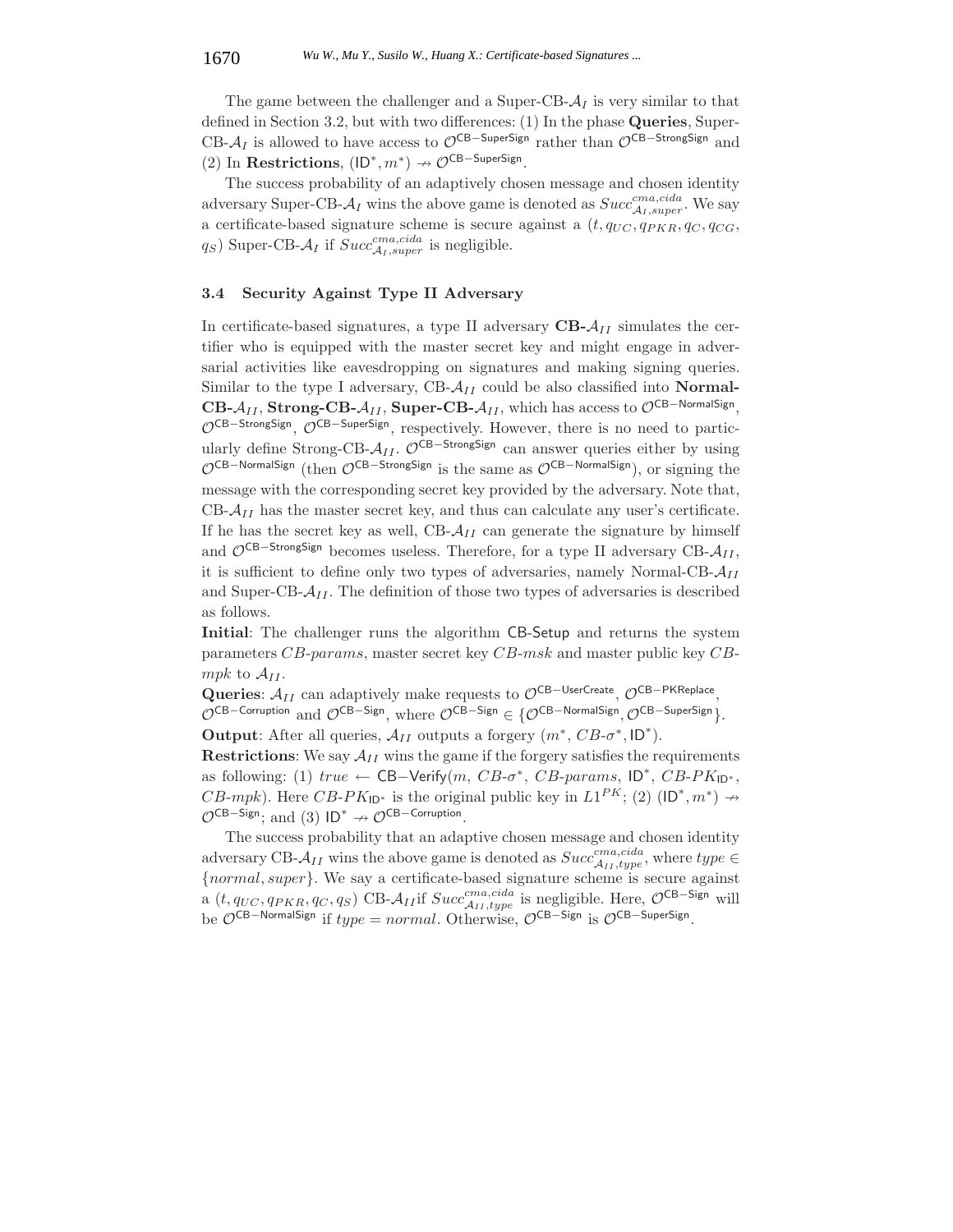#### **3.5 Security Against Malicious-but-Passive Type II Adversary**

We now define a more powerful type II adversary, who is allowed to generate the system parameter and the master secret/public key. This assumes that the third party certifier have already been malicious at the very beginning of the setup stage of the system, rather than being only given the parameter and the master secret/public key honestly generated by the challenger. Such attacks are first introduced to certificateless cryptosystems in [Au et al. 2007A]. In addition to this, even though we say that the certifier is malicious, we also assume (as in [Au et al. 2007A]) that the certifier is passive, in the sense that the certifier would not actively replace the user's public key or corrupt the user's secret key. It is shown in [Au et al. 2007A] that the malicious-but-passive third party KGC in certificateless cryptosystems like [Al-Riyami and Paterson 2003] can have its master key pair specifically generated so that all the encrypted messages for the target victim can also be decrypted by the KGC. The security model of certificate-based encryption in [Gentry 2003] also captures the essence of those attacks. The security of certificate-based signatures against a maliciousbut-passive Type II adversary is defined by the following game:

- **Initial**: The challenger executes  $\mathcal{A}_{II}$  on the security parameter  $1^k$ .  $\mathcal{A}_{II}$  returns the system parameters  $CB$ -params and master public key  $CB$ -mpk.
- **Queries**: A malicious-but-passive  $A_{II}$  can make queries to all oracles except  $\mathcal{O}^{CB-CertGen}$ . Since CB-params and CB-mpk are generated by  $\mathcal{A}_{II}$ ,  $\mathcal{O}^{\text{CB-UserCreate}}$  and  $\mathcal{O}^{\text{CB-PKReplace}}$  have to be modified as following:
	- <sup>O</sup>CB−UserCreate: As defined in Sec. 2.2, this oracle receives an input ID <sup>∈</sup>  $\Gamma$  and outputs the public key  $CB-PK_{\text{ID}}$ . After obtaining  $CB-PK_{\text{ID}}$ , a malicious-but-passive Type II adversary must provide ID's certificate  $Cert_{\text{ID}}$  for (ID,  $CB-PK_{\text{ID}}$ ). This oracle then adds (ID,  $CB-SK_{\text{ID}}$ ,  $CB$ - $PK_{\text{ID}}$ ,  $Cert_{\text{ID}}$ ) to  $L1^{PK}$ , and (ID,  $CB-PK_{\text{ID}}$ ,  $Cert_{\text{ID}}$ ) to  $L2^{PK}$ .
	- OCB−PKReplace: For a malicious-but-passive Type II adversary, the input to this oracle should be  $(ID, CB-PK, Cert)$  where  $Cert$  is the corresponding certificate of CB-PK under the identity ID. This oracle searches  $L2^{PK}$ , finds a record related to ID and sets  $CB$ - $\overline{PK}_{\text{ID}} \leftarrow$  CB-PK and  $\overline{Cert}_{\text{ID}} \leftarrow$ Cert. It then updates the related tuple with (ID,  $CB\overline{PK}_{\text{ID}}$ ,  $\overline{Cert}_{\text{ID}}$ ).

**Output** and **Restrictions**: Same as those defined in Sec. 3.4.

The success probability that an adaptive chosen message and chosen identity malicious-but-passive Type II adversary  $CB - A_{II}$  wins the above game is denoted as  $Succ^{cma, cida}_{MP-\mathcal{A}_{II}, type}$ , where  $type \in \{normal, super\}$ . We say a certificate-based signature scheme is secure against a (t, q*UC* , q*PKR*, q*<sup>C</sup>* , q*S*) malicious-but-passive CB- $A_{II}$  if  $Succ^{cma, cida}_{MP-A_{II}, type}$  is negligible. Here,  $\mathcal{O}^{CB-Sign}$  will be  $\mathcal{O}^{CB-NormalSign}$ if  $type = normal$ . Otherwise,  $\mathcal{O}^{CB-Sign}$  is  $\mathcal{O}^{CB-SuperSign}$ .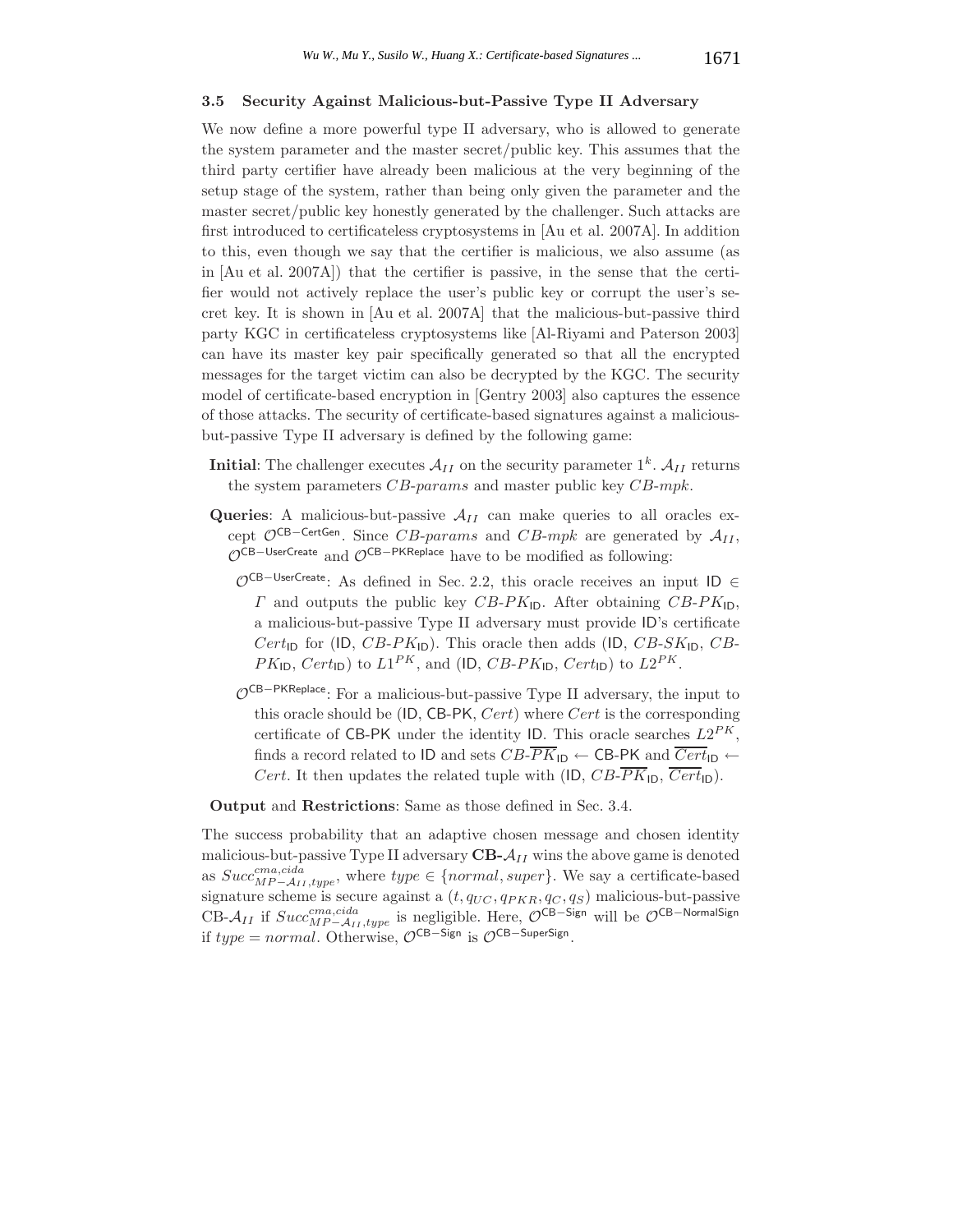### **4 Generic Construction of Certificate-based Signatures**

In this section, we will introduce a generic method to construct certificate-based signatures. Our construction is based on certificateless signatures whose description is as below.

# **4.1 Syntax of Certificateless Signatures**

A certificateless signature (CLS) scheme is defined by six algorithms: CL-Setup (generates KGC's key pair  $(CL-msk, CL-mpk)$  and system's parameter), CL-PPKExtract (generates a user ID's partial private key CL-PPK*ID*), CL-SSValue (generates a user ID's secret value CL-SV*ID*), CL-SPKey (generates a user ID's public key  $CL-PK_{ID}$ ), CL-Sign (generates a certificateless signature  $CL-\sigma$  using CL-PPK*ID* and CL-SV*ID*) and CL-Verify (outputs true if a given signature is valid, or  $false$  otherwise). As one can see, to distinguish from the identity information in the certificate-based system (which is denoted as ID), we use the notion ID to denote the identity information in the certificateless system. For other notations, we put the prefix "CL-" to indicate that they are in the certificateless cryptosystem. Please refer to [Huang et al. 2007] for the formal definition of each algorithm.

## **4.2 Generic Construction:** CLS-2-CBS

In this section, we show how to convert a certificateless signature scheme into a certificate-based signature scheme. In our construction, we need a hash function  $H: \Gamma \times \mathcal{P} \mathcal{K}^{\mathcal{C} \mathcal{B}} \to \mathcal{I} \mathcal{D}^{\mathcal{C} \mathcal{L}}$ . Here,  $\Gamma$  is the identity information space in the certificate-based system,  $\mathcal{P}\mathcal{K}^{\mathcal{C}\mathcal{B}}$  is the public key space in certificate-based system and  $ID^{CL}$  denotes the space of identities in the certificateless cryptosystem<sup>3</sup>.

Let CLS be the certificateless signature scheme described in Section 4.1. We now describe the generic construction CLS-2-CBS.

- 1. CB-Setup $(1^k) \rightarrow (CB\text{-}msk, CB\text{-}mpk, CB\text{-}params).$ 
	- (a) Run algorithm CL-Setup( $1^k$ ) of CLS to obtain CL-params, CL-msk and  $CL-mpk$ . For the security parameter k, we assume that the public key size in a certificateless cryptosystem is at least  $2^k$ ;
	- (b) Set CB-params by extending CL-params to include the description of  $\Gamma$ ;

Here, we use the hash function  $H$  to "connect" two identities in certificatebased signatures and certificateless signatures. This is different from the technique in the generic construction of certificate-based encryption proposed in [Al-Riyami and Paterson 2005]. A recent work [Kang and Park 2005] pointed out a flaw of security proof in [Al-Riyami and Paterson 2005]. That flaw does not exist in our construction, the details of which will be shown in the security proof later.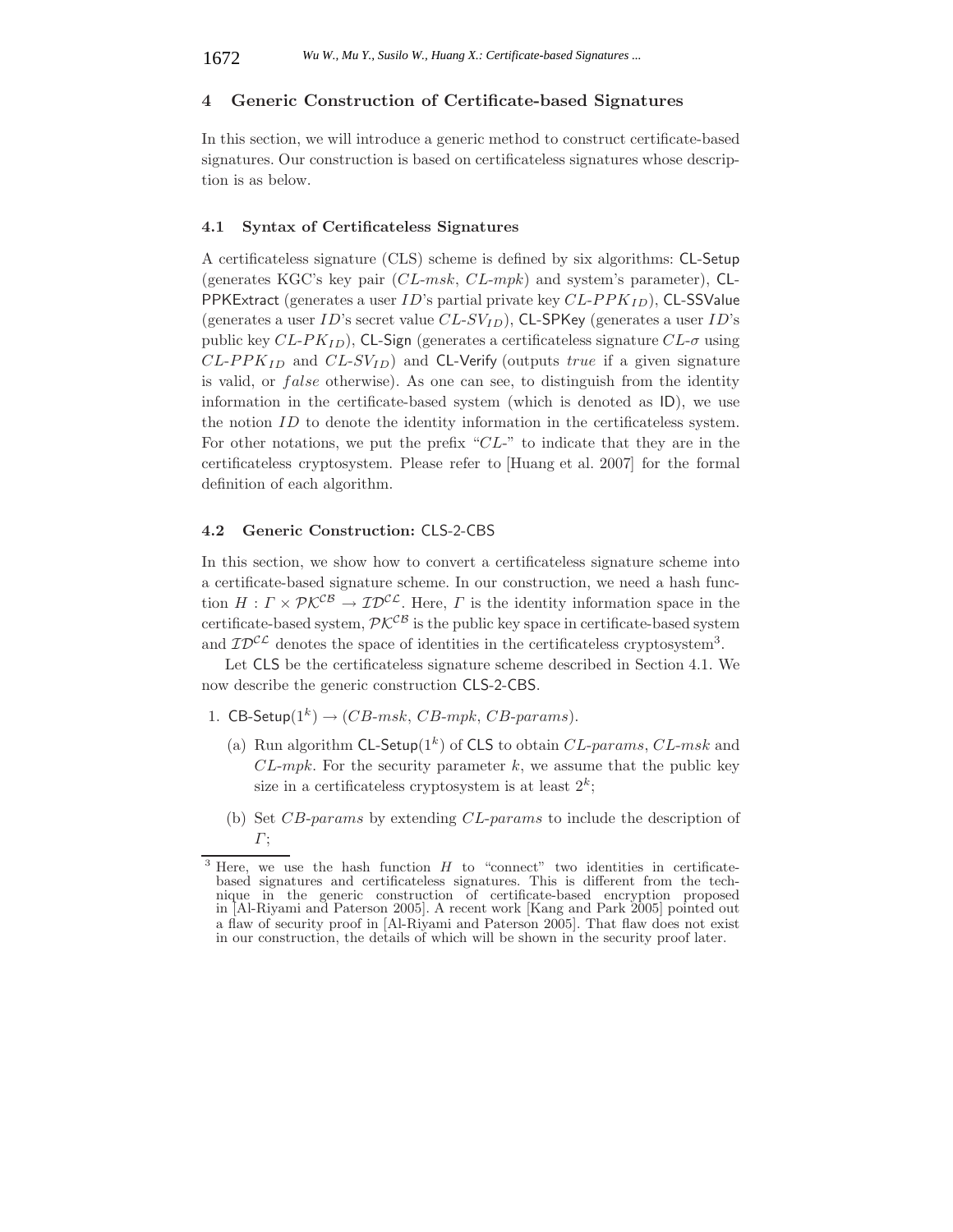- (c)  $(CB\text{-}msk, CB\text{-}mpk) \leftarrow (CL\text{-}msk, CL\text{-}mpk).$
- 2. CB-UserCreate(CB-mpk, CB-params,  $ID \in \Gamma$ )  $\rightarrow$  (CB-SK<sub>ID</sub>, CB-PK<sub>ID</sub>).
	- (a)  $CL\text{-}mpk \leftarrow CB\text{-}mpk$ ;
	- (b) Extract CL-params from CB-params;
	- (c)  $CB-SK_{\text{ID}} \leftarrow \text{CL-SSValue}(CL-mpk, CL-params);$
	- (d)  $CB-PK_{ID} \leftarrow CL-SPKey(CL-mpk, CL-params, CB-SK_{ID}).$
- 3. CB-CertGen(CB-msk, CB-mpk, CB-params,  $ID \in \Gamma$ , CB-P $K_{ID}$ )  $\rightarrow$  Cert<sub>ID</sub>.
	- (a)  $(CL-msk, CL-mpk) \leftarrow (CB-msk, CB-mpk);$
	- (b) Extract CL-params from CB-params;
	- (c)  $H(\mathsf{ID}, CB\text{-}PK_{\mathsf{ID}}) \rightarrow ID \in \mathcal{ID}^{CL};$
	- (d)  $Cert_{ID} \leftarrow \text{CL-PPKExtract}(CL-msk, CL-mpk, CL-params, ID).$
- 4. CB-Sign(m, CB-params, CB-mpk, ID, Cert<sub>ID</sub>, CB-SK<sub>ID</sub>, CB-PK<sub>ID</sub>)  $\rightarrow$  CBσ.
	- (a) Extract CL-params from CB-params;
	- (b)  $CL\text{-}mpk \leftarrow CB\text{-}mpk$ ;
	- (c)  $H(\mathsf{ID}, CB\text{-}PK_{\mathsf{ID}}) \rightarrow ID \in \mathcal{ID}^{\mathcal{CL}};$
	- (d)  $(CL-SV_{ID}, CL-PK_{ID}) \leftarrow (CB-SK_{ID}, CB-PK_{ID})$  and  $CL-PPK_{ID} \leftarrow$  $Cert_{ID};$
	- (e) CB-<sup>σ</sup> <sup>←</sup>CL-Sign(m, CL-params, CL-mpk, ID, CL-SV *ID*, CL-PK*ID*,  $CL-PPK_{ID}$ ). One can see that the signature size of  $CB-\sigma$  is the same as that in the underlying certificateless signature scheme.
- 5. CB-Verify(CB-params, CB-mpk, ID, CB-P $K_{\text{ID}}$ ,  $(m, CB\text{-}\sigma)$ )  $\rightarrow$  {true, f alse}.
	- (a) Extract CL-params from CB-params;
	- (b)  $CL\text{-}mpk \leftarrow CB\text{-}mpk$ ;
	- (c)  $H(\mathsf{ID}, CB\text{-}PK_{\mathsf{ID}}) \rightarrow ID \in \mathcal{ID}^{\mathcal{CL}};$
	- (d)  $CL-PK_{ID} \leftarrow CB-PK_{ID};$
	- (e)  $CL$ - $\sigma \leftarrow CB$ - $\sigma$ .
	- (f) Output CL-Verify( $CL\text{-}mpk$ ,  $CL\text{-}params$ ,  $ID$ ,  $CL\text{-}PK$ <sub>ID</sub>,  $(m, CL\text{-}σ)$ ).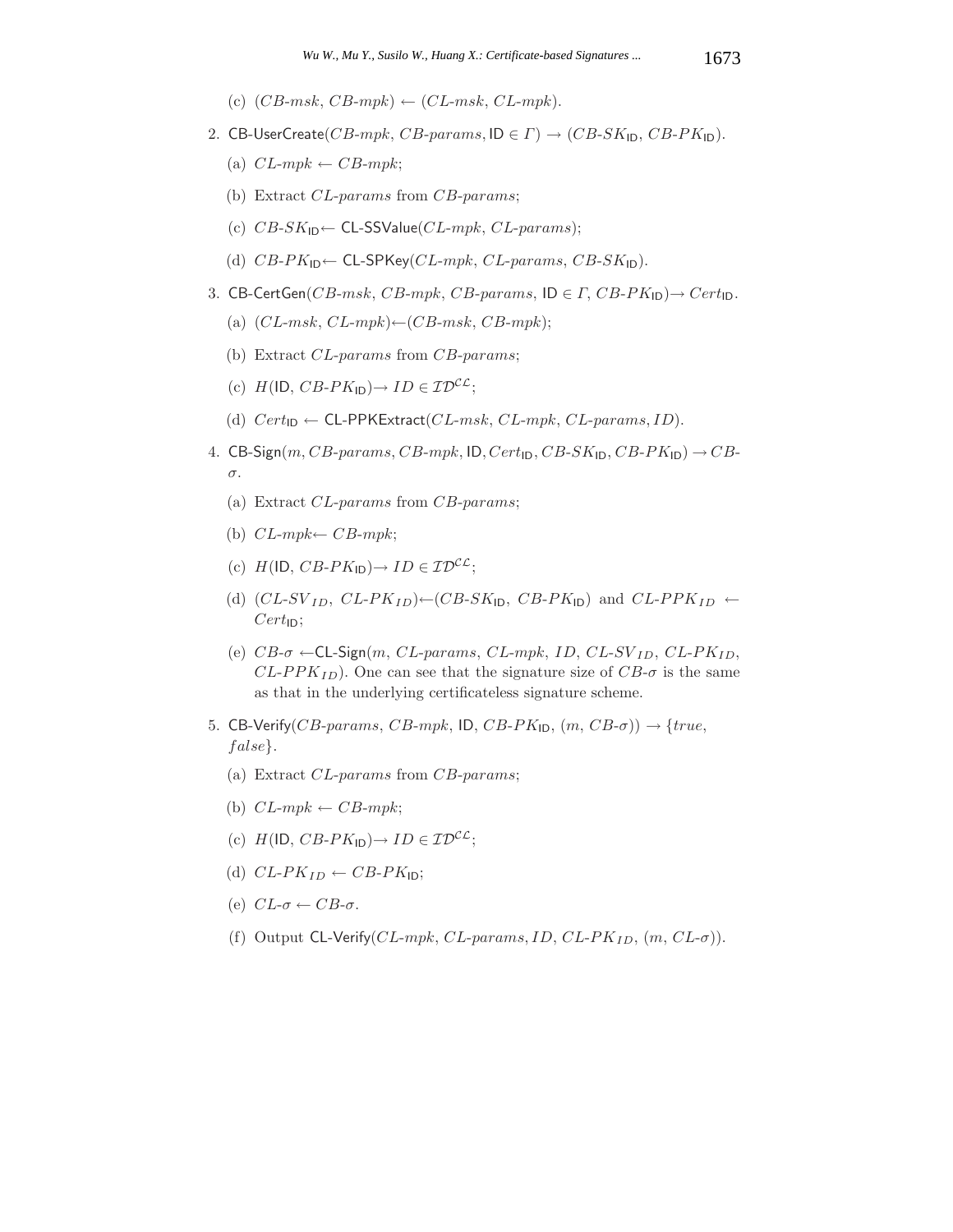**Correctness**. We show that any certificate-based signature produced by CB-Sign will pass through the verification in CB-Verify.

In our construction, a certificate-based signature is the output of the algorithm CL-Sign in the certificateless system, and algorithm CB-Verify also employs the verification algorithm CL-Verify in the certificateless system. To show the correctness of our construction, it suffices to show that under the same CL-params and CL-mpk, a certificateless signature produced by using the secret value CL- $SV_{ID}$  and the partial private key  $CL-PPK_{ID}$  will pass through the check using the corresponding identity ID and its public key CL-PK*ID*. This is ensured by the correctness of the underlying certificateless signature scheme, that is, for any signature  $CL$ - $\sigma$  produced by  $CL$ -Sign $(m, CL$ -params,  $CL$ -mpk,  $ID, CL$ -SV<sub>ID</sub>, CL-PK*ID*, CL-PPK*ID*), CL-Verify(CL-mpk, CL-params, ID, CL-PK*ID*, (m,  $CL-\sigma$ )) will output true. Therefore, for any signature output by CB-Sign defined in our construction, the algorithm CB-Verify will always output true.

#### **Security Analysis**

**Theorem 1.** *[Security of* CLS-2-CBS*]* CLS-2-CBS *is secure (in the random oracle model) against adversaries defined in Section 3, assuming the underlying certificateless signature scheme* CLS *satisfying certain security requirements.*

The proof of Theorem 1 consists of several lemmas, which demonstrate the security relationship between our generic construction CLS-2-CBS and its underlying certificateless signature scheme CLS. Please refer to [Huang et al. 2007] for security definitions of CLS.

**Lemma 2 Security against Normal-CB-**A*<sup>I</sup>* **.** CLS-2-CBS *is secure (in the random oracle model) against Normal-CB-*A*<sup>I</sup> defined in Section 3.1, if* CLS *is secure against Normal-CL-*A*<sup>I</sup> defined in [Huang et al. 2007].*

*Proof.* In the proof, we will regard hash function H as the random oracle and show that if there is a Normal-CB- $A_I$  who can forge a valid certificate-based signature of CLS-2-CBS with non-negligible probability, then there exists a Normal-CL- $A_I$  who can use Normal-CB- $A_I$  to forge a valid certificateless signature of CLS with almost the same probability.

In our proof, the challenger of a Normal-CB- $A_I$  is the Normal-CL- $A_I$  against the underlying CLS, who can make requests to its own challenger CL-Challenger. CL-Challenger is made up of several oracles as follows: OCL-UserCreate (creates users in the certificateless cryptosystem),  $\mathcal{O}^{CL-Corruption}$  (returns secret values of created users), OCL−PPKExtract (returns partial private keys of created users), OCL−PKReplace (replaces public keys of created users with the value provided by the adversary) and OCL−NormalSign (returns certificateless signatures on messages chosen by the adversary). Please refer to [Huang et al. 2007] for the formal definition of each oracle. The description of our proof is as follows.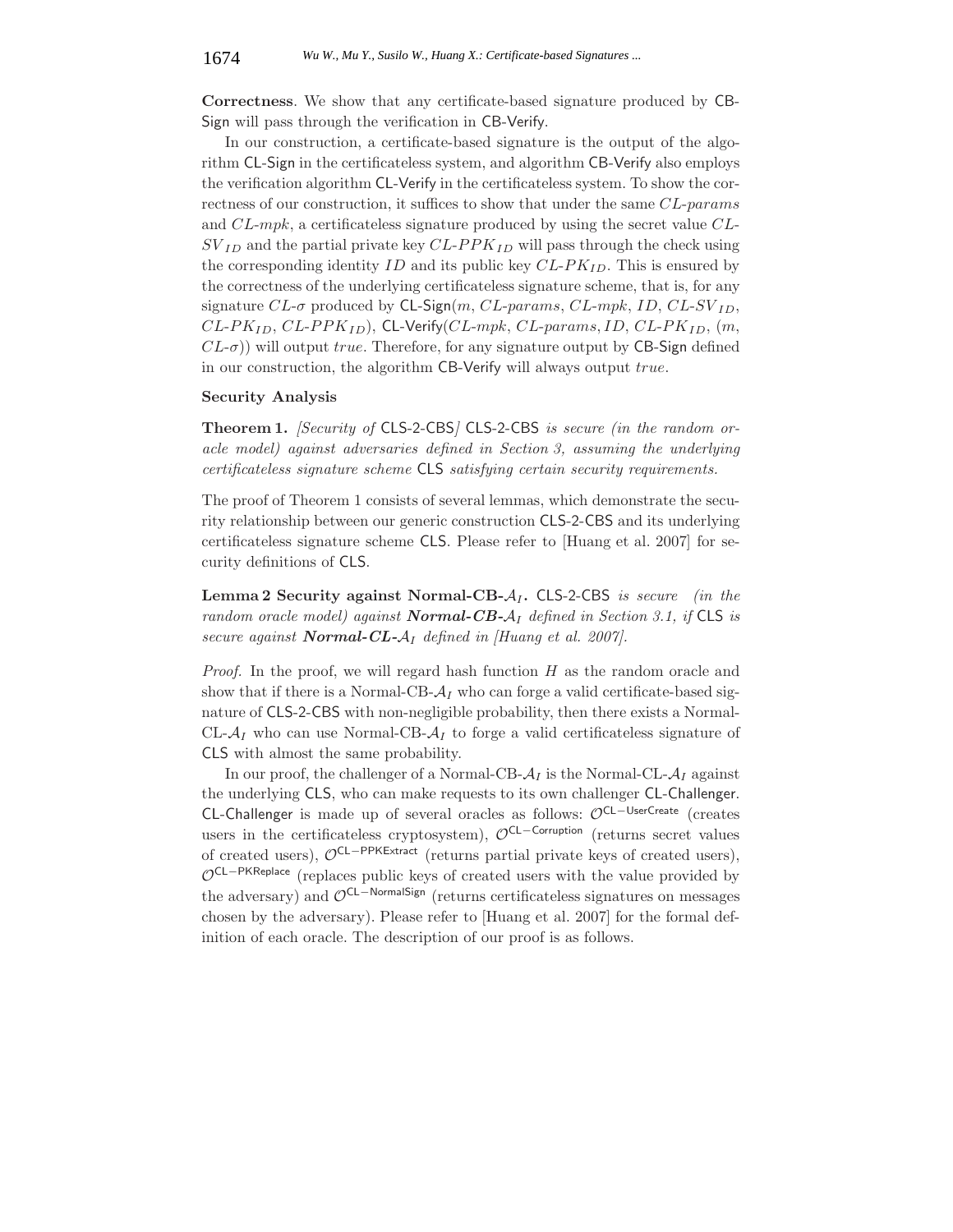**Initial:** The CL-Challenger runs the algorithm CL-Setup of CLS and feeds the Normal-CL-A*<sup>I</sup>* with CL-mpk and CL-params. Normal-CL-A*<sup>I</sup>* then returns CBmpk and  $CB$ -params to Normal-CB- $A_I$  where  $CB$ -mpk is defined to be  $CL$ -mpk and CB-params is defined by extending CL-params to include the description of <sup>Γ</sup>. Before Normal-CB-A*<sup>I</sup>* submits any queries, Normal-CL-A*<sup>I</sup>* asks CL-Challenger to create  $q_{uc}$  users in the certificateless cryptosystem. Here  $q_{uc}$  is the number of queries Normal-CB- $A_I$  issues to  $\mathcal{O}^{CB-UserCreate}$ . Normal-CL- $A_I$  then records the information as  $(ID_i, CL-PK_{ID_i}), i = 1, 2, \cdots, q_{uc}$  in the list  $CL^{PK}$ . Here  $ID_i \in$  $\mathcal{ID}^{\mathcal{CL}}, CL\text{-}PK_{ID_i}$  is the original public key of  $ID_i$  in certificateless system. **Queries:** As defined in Section 3.1, Normal-CB-A*<sup>I</sup>* can issue queries to following

oracles. We now show how Normal-CL- $A_I$  can answer these queries.

- $-$  RO: In the proof, the hash function H is viewed as the random oracle RO. For a fresh input (ID,CB-PK)  $\in \Gamma \times \mathcal{P} \mathcal{K}^{CB}$ , the output of  $\mathcal{RO}$  is a random element ID in  $\mathcal{ID}^{CL}$ . Normal-CL- $\mathcal{A}_I$  maintains a list  $L^{\mathcal{RO}}$  consisting of  $(ID, CB-PK, ID)$ .
- **–** OCB−UserCreate: At any time Normal-CB-A*<sup>I</sup>* can request to create the user  $ID_i \in \Gamma$  and expect to obtain  $ID_i$ 's public key  $CB-PK_{ID_i}$ . In response to such queries:
	- 1. For the *i*<sup>th</sup> fresh query  $|D_i|$ , Normal-CL- $A_I$  first checks the list  $CL^{PK}$ <br>and finds the *i*<sup>th</sup> nair (*LD*, *CL, BK*). Normal CL, 4, then sets *CR* and finds the  $i^{th}$  pair  $(ID_i, CL-PK_{ID_i})$ . Normal-CL- $\mathcal{A}_I$  then sets  $CB$ - $PK_{\text{ID}_i} \leftarrow CL-PK_{ID_i}$ ,  $H(\text{ID}_i, CB-PK_{\text{ID}_i}) = ID_i$  and adds (ID<sub>i</sub>, CB- $PK_{\mathsf{ID}_i}$ ,  $ID_i$ ) into  $L^{\mathcal{RO}}$ . If  $(\mathsf{ID}_i, CB\text{-}PK_{\mathsf{ID}_i})$  already appears in  $L^{\mathcal{RO}}$ , then the simulation fails and Normal-CL- $A_I$  aborts. This, however, happens only with negligible probability as  $|\mathcal{P} \mathcal{K}^{\mathcal{C} \mathcal{L}}|$  is assumed to be greater than  $2^k$  and k is the security parameter. Otherwise, it adds (ID<sub>i</sub>,  $\perp$ , CB- $PK_{\text{ID}_i}$ ) into the list  $L1^{PK}$ . Meanwhile, it sets  $CB\overline{PK}_{\text{ID}_i} \leftarrow CB\text{-}PK_{\text{ID}_i}$ and adds  $(\mathsf{ID}_i, CB\text{-}\overline{PK}_{|\mathsf{D}_i})$  into list  $L2^{PK}$ . Here, the notation  $\perp$  means that Normal-CL- $A_I$  does not know the corresponding secret key  $CB$ - $SK_{ID}$ .
	- 2. In addition to maintain  $L1^{PK}$ ,  $L2^{PK}$ , Normal-CL- $A_I$  will keep two additional lists  $L1^{ID}$  and  $L2^{ID}$  which will help it answer queries from Normal-CB- $A_I$ .  $L1^{ID}$  consists of pairs with the form  $\left(\mathsf{ID}_i, ID_i\right)$  where  $ID_i \in \Gamma$  and  $ID_i \in \mathcal{ID}^{CL}$ . This list will help Normal-CL- $\mathcal{A}_I$  to respond Normal-CB- $A<sub>I</sub>$ 's corruption queries and NormalSign queries.  $L2<sup>ID</sup>$  consists of pairs with the form  $(\mathsf{ID}_i, \overline{ID_i})$  where  $\mathsf{ID}_i \in \Gamma$  and  $\overline{ID_i} \in \mathcal{ID}^{\mathcal{CL}}$ . In different phases,  $\overline{ID_i}$  could be the identity  $ID_i$  in the list  $L1^{PK}$ , or the identity  $ID'_i \in \mathcal{ID}^{\mathcal{CL}}$  created at some time later.

For a user  $ID_i$  created in this oracle, Normal-CL- $A_I$  will add  $(ID_i, ID_i)$ into list  $L1^{ID}$ , where  $ID_i \in \mathcal{ID}^{CL}$  is  $ID_i$ 's corresponding identity in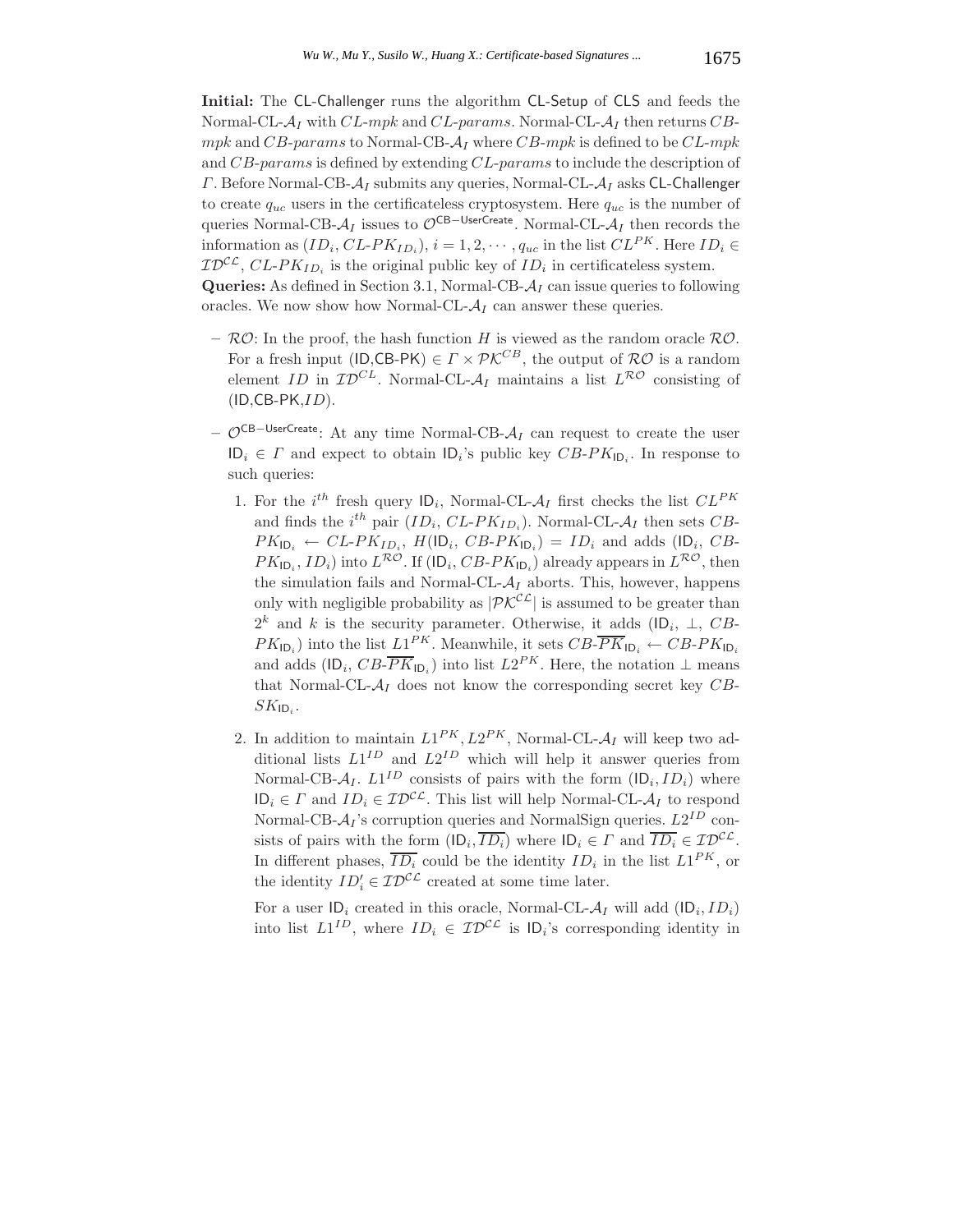the list  $CL^{PK}$ . Meanwhile, Normal-CL- $\mathcal{A}_I$  sets  $\overline{ID_i} \leftarrow ID_i$  and adds  $(ID_i, \overline{ID}_i)$  into list  $L2^{ID}$ .

- **–** OCB−PKReplace: At any time Normal-CB-A*<sup>I</sup>* can replace a public key of a created user ID with the public key  $CB-PK'_{1D}$  chosen by himself. In response, Normal-CL- $A_I$  first sets  $CB$ - $\overline{PK}_{\text{ID}}$   $\overset{\$}{\leftarrow} CB$ - $PK'_{\text{ID}}$ , then
	- 1. Normal-CL- $A_I$  browses the list  $L2^{PK}$  and rewrites the related pair as (ID,  $CB\overline{PK}_{\text{ID}}$ ). It then browses  $L^{\mathcal{RO}}$ .
	- 2. If (ID,  $CB\overline{PK}_{\text{ID}}$ ) appears in  $L^{\mathcal{RO}}$  in the tuple (ID,  $CB\overline{PK}_{\text{ID}}$ ,  $\overline{ID}$ ), Normal-CL- $A_I$  will make a user-create query  $\overline{ID}$  to CL-Challenger if  $\overline{ID}$ has not been created in the certificateless system. After that, Normal-CL- $\mathcal{A}_I$  replaces  $\overline{ID}$ 's certificateless public key with  $CB\overline{PK}_{\text{ID}}$  and updates the corresponding pair in  $CL^{PK}$  with  $(\overline{ID}, CB\text{-}PK_{\text{ID}})$ . Finally, Normal-CL- $A_I$  browses the list  $L2^{ID}$  and updates the related pair with  $(ID, \overline{ID})$ .
	- 3. Otherwise, Normal-CL- $A_I$  sets  $H(\mathsf{ID}, CB\text{-}PK_{\mathsf{ID}})=\overline{ID}$ , which is randomly chosen in  $\mathcal{ID}^{\mathcal{CL}}$ . It then adds (ID,  $CB\overline{PK}_{\mathsf{ID}}, \overline{ID}$ ) into  $L^{\mathcal{RO}}$ . After that, Normal-CL- $A_I$  asks CL-Challenger to create the user  $\overline{ID}$ . After creating the identity  $\overline{ID}$ , Normal-CL- $A_I$  replaces  $\overline{ID}$ 's public key with  $CB$ - $\overline{PK}_{\text{ID}}$ . Normal-CL- $A_I$  then updates  $CL^{PK}$  by adding  $(\overline{ID}, CB\text{-}PK_{\text{ID}})$ . Finally, Normal-CL- $A_I$  browses the list  $L2^{ID}$  and updates the related pair with  $(ID, \overline{ID}).$
- **–** OCB−Corruption: At any time Normal-CB-A*<sup>I</sup>* can request the secret key of a created user  $\mathsf{ID}_i$ . In response, Normal-CL- $\mathcal{A}_I$  checks the list  $L1^{ID}$  and finds  $(ID<sub>i</sub>, ID<sub>i</sub>)$ . Then, it issues a corruption request  $ID<sub>i</sub>$  to CL-Challenger who will return  $CL-SV_{ID_i}$  to Normal-CL- $A_I$ , where  $CL-SV_{ID_i}$  is the secret value of  $ID_i$  when it was created in the certificateless system. At last, Normal-CL- $A_I$ sets  $CB\text{-}SK_{\text{ID}_i} \leftarrow CL\text{-}SV_{ID_i}$ , returns it to Normal-CB- $\mathcal{A}_I$  and updates the information in the list  $L1^{PK}$  as  $(\mathsf{ID}_i, CB\text{-}SK_{\mathsf{ID}_i}, CB\text{-}PK_{\mathsf{ID}_i})$ .

**Correctness**: This oracle should return the user ID*<sup>i</sup>*'s original secret key  $CB-SK_{\text{ID}_i}$  when the user was created. Recall that  $L1^{ID}$  contains pairs  $(D_i, ID_i)$  i = 1, 2,  $\cdots$ ,  $q_{uc}$ , where  $ID_i \in \mathcal{ID}^{\mathcal{CL}}$  is the  $ID_i$ 's initial corresponding identity in certificateless system.  $ID_i$  is set as  $H(\mathsf{ID}_i, CB\text{-}PK_{\mathsf{ID}_i})$ and  $CL-PK_{ID_i}=CB-PK_{ID_i}$  which is the original public key of  $ID_i$ . Thus the secret value  $CL-SV_{ID_i}$  of  $ID_i$  in certificateless system is the same as the secret key  $CB-SK_{\text{ID}_i}$  of  $\text{ID}_i$  in certificate-based system.

**–** <sup>O</sup>CB−CertGen: At any time Normal-CB-A*<sup>I</sup>* can request the certificate of (ID,  $CB-PK$ ) where CB-PK is chosen by the adversary itself. Normal-CL- $A_I$  will try to find an identity  $\overline{ID} \in \mathcal{ID}^{\mathcal{CL}}$ , whose partial private key is ID's certificate under the public key CB-PK. To do that, Normal-CL- $A_I$  will check  $L^{RO}$ :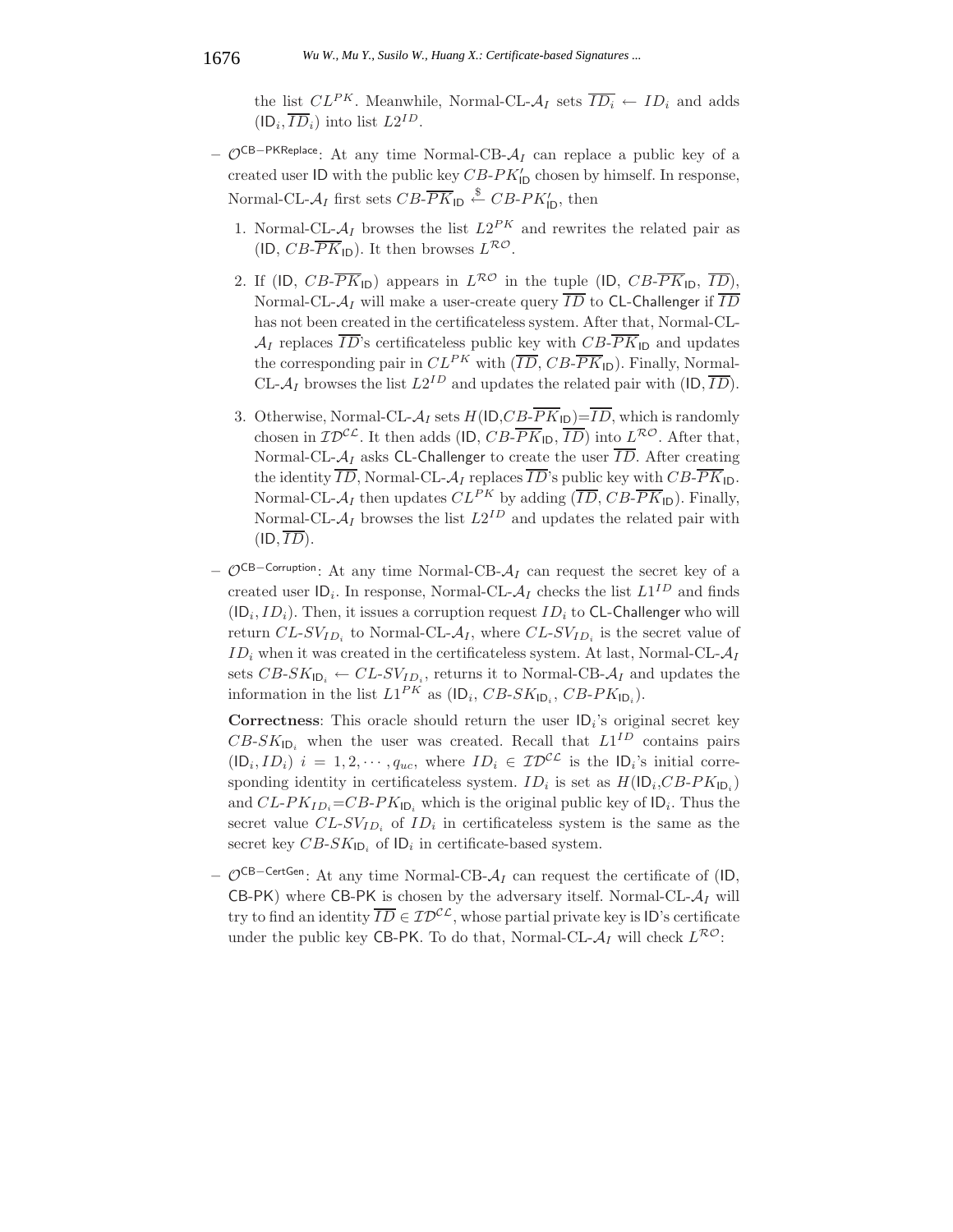- 1. If (ID, CB-PK) appears in  $L^{\mathcal{RO}}$  in the tuple (ID, CB-PK,  $\overline{ID}$ ), Normal-CL- $A_I$  will make a user-create query  $\overline{ID}$  to CL-Challenger if  $\overline{ID}$  has not been created in certificateless system.
- 2. Otherwise, Normal-CL- $A_I$  sets  $H(ID, CB-PK) = \overline{ID}$ , which is randomly chosen in  $\mathcal{ID}^{\mathcal{CL}}$ . It then adds (ID, CB-PK,  $\overline{ID}$ ) into  $L^{\mathcal{RO}}$ . After that, Normal-CL- $A_I$  asks CL-Challenger to create the user  $\overline{ID}$ .

For either case, Normal-CL- $A_I$  issues the partial private key query  $\overline{ID}$  to CL-Challenger who will return the partial private key  $CL-PPK_{\overline{ID}}$ . At last, Normal-CL- $A_I$  sets  $Cert_{ID} \leftarrow CL-PPK_{\overline{ID}}$  and returns it to Normal-CB- $A_I$ .

**–** OCB−NormalSign: At any time, Normal-CB-A*<sup>I</sup>* can request the signature of  $(m_i, \mathsf{ID}_i)$ . The Normal-CL- $\mathcal{A}_I$  first finds the pair  $(\mathsf{ID}_i, ID_i)$  in the list  $L1^{ID}$ . Then, Normal-CL- $A_I$  issues a certificateless signing query  $(ID_i, m_i)$ . As defined, Normal-CL- $\mathcal{A}_I$  will obtain the signature  $CL$ - $\sigma_i$  such that  $true = CL$ -Verify(CL-mpk, CL-params, ID*i*, CL-PK*ID<sup>i</sup>* , (m*i*, CL-σ*i*)). Normal-CB-A*<sup>I</sup>* will set  $CB$ - $\sigma_i \leftarrow CL$ - $\sigma_i$ , and return  $CB$ - $\sigma_i$  as the answer.

**Correctness:** Recall that for the pair  $(\mathsf{ID}_i, ID_i)$  in  $LI^{ID}$ ,  $ID_i$  is set as  $H(\mathsf{ID}_i, CB\text{-}PK_{\mathsf{ID}_i})$  and  $CB\text{-}PK_{\mathsf{ID}_i}= CL\text{-}PK_{ID_i}$ . Here,  $CB\text{-}PK_{\mathsf{ID}_i}$  is  $\mathsf{ID}_i$ 's original public key in the list  $L1^{PK}$ . Therefore,  $true =$ CB-Verify( $CB$ -params, CB-mpk,  $|D_i, CB\text{-}PK_{|D_i}, (m_i, CB\text{-}\sigma_i)|$ . That is,  $CB\text{-}\sigma_i$  is  $|D_i$ 's valid signature for  $m_i$  under the original public key returned from  $\mathcal{O}^{\mathsf{CB}-\mathsf{UserCreate}}$ .

**Output:** After all queries, CB- $A_I$  will output a forgery  $(m^*, CB\text{-}\sigma^*, ID^*)$ . If Normal-CB- $A_I$  wins game, then:

1. true =  $CB-Verify(m^*, CB- $\sigma^*$ , CB- $params$ , ID^*, CB- $\overline{PK}_{ID^*}$ , CB- $mpk$ ),$ where  $(\mathsf{ID}^*, CB\text{-}\overline{PK}_{\mathsf{ID}^*})$  is in the list  $L2^{PK}$ . Here,  $CB\text{-}\overline{PK}_{\mathsf{ID}^*}$  is  $\mathsf{ID}^*$ 's current public key.

That is, if  $CL-\sigma^* \leftarrow CB-\sigma^*$ , true = CL-Verify( $CL-mpk$ ,  $CL-params$ ,  $\overline{ID^*}$ ,  $CL\overline{PK}_{\overline{ID^*}}$ ,  $(m^*, CL\sigma^*)$ ). Here,  $(ID^*, \overline{ID^*}) \in L2^{ID}$  which indicates that  $CL$ - $\overline{PK}_{\overline{ID*}}$ = $CB$ - $\overline{PK}_{ID*}$ .

2.  $(\text{ID}^*, m^*) \rightarrow \mathcal{O}^{\text{CB-NormalSign}}$ .

That is,  $(\overline{ID^*}, m^*)$  has never been asked to  $\mathcal{O}^{CL-NormalSign}$  of CLS.

3.  $(ID^*, CB\text{-}\overline{PK}_{ID^*}) \rightarrow \mathcal{O}^{CB\text{-}{\sf CertGen}}$ .

That is,  $\overline{ID^*}$  has never been asked to  $\mathcal{O}^{CL-PPKExtract}}$  of CLS.

4.  $ID^* \nrightarrow \mathcal{O}^{CB-Corruption}$ .

That is,  $\overline{ID^*}$  has never been asked to  $\mathcal{O}^{CL-Corruption}$  of CLS.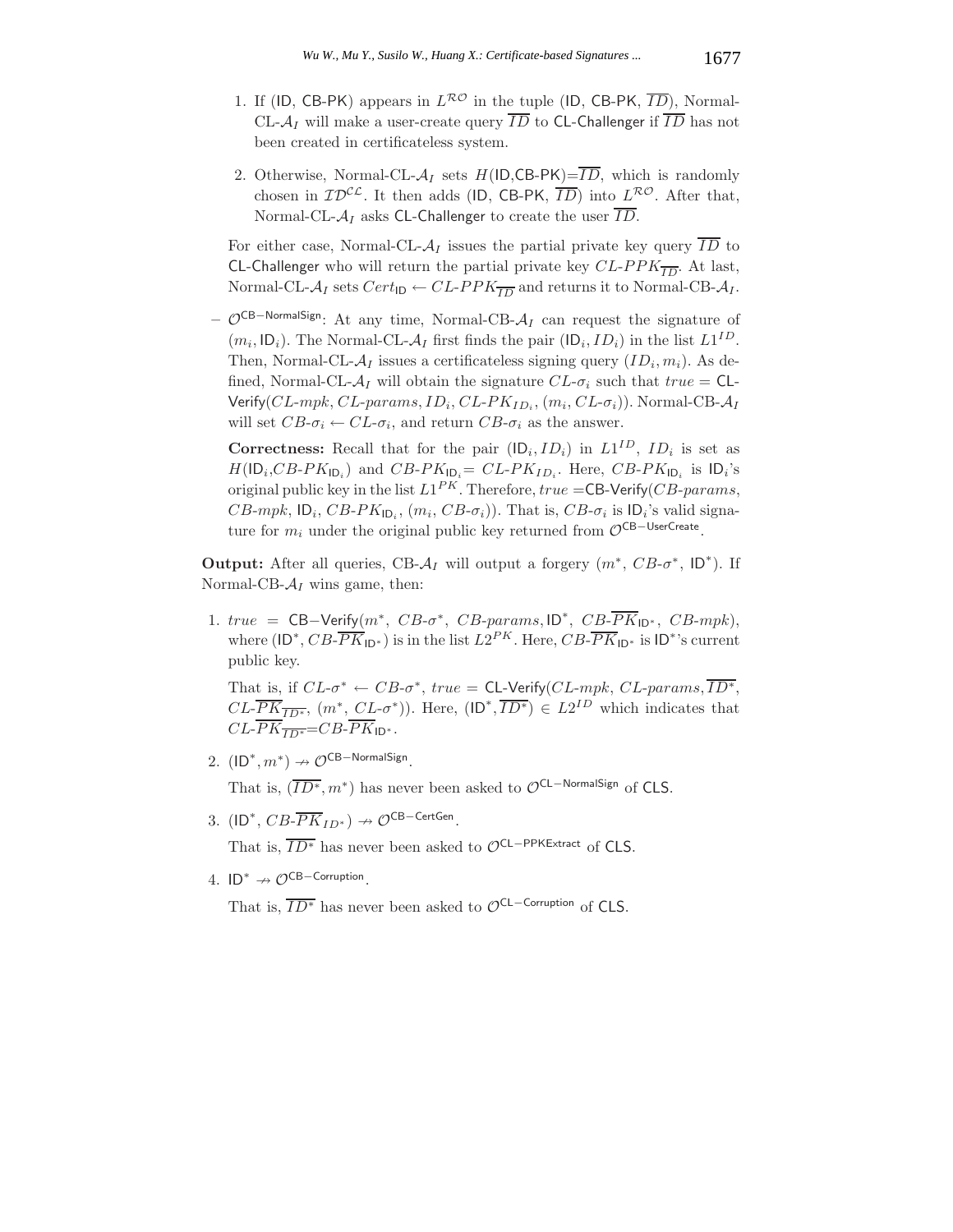#### 1678 *Wu W., Mu Y., Susilo W., Huang X.: Certificate-based Signatures ...*

If Normal-CL- $A_I$  does not fail in the simulation, then it can output a valid forgery  $(m^*, CL-\sigma^*, \overline{ID^*})$  of the underlying certificateless signature scheme with the same success probability as Normal-CB- $A_I$ . Considering that Normal-CL- $A_I$ could only fail in simulating  $H$  as the random oracle, which only happens with negligible probability  $q_{UC}/2^k$  ( $q_{UC}$  is the number of user-create queries). Thus, Normal-CL- $A_I$  wins the game with almost the same probability as Normal-CB- $\mathcal{A}_I$ . This completes the proof of Lemma 2.

#### **Security against Strong-CB-** $A_I$  **and Super-CB-** $A_I$ **.**

One can use almost the same technique to prove that our generic construction is secure against Strong-CB- $A_I$  (or, Super-CB- $A_I$ ), if the underlying certificateless signature scheme is also secure against Strong-CL- $A_I$  (or, Super-CL- $A_I$ ) defined in [Huang et al. 2007]. The details are thus omitted here.

**Lemma 3 Security against CB-**A*II* **.** CLS-2-CBS *is secure (in the random oracle model) against type II adversary CB-*A*II defined in Section 3.4, if* CLS *is secure against CL-*A*II .*

*Proof.* In the proof, we will regard the hash function  $H$  as the random oracle and show that if there is a CB- $A_{II}$  (either Normal-CB- $A_{II}$  or Super-CB- $A_{II}$ ) who can forge a valid certificate-based signature of CLS-2-CBS with non-negligible probability, then there exists a  $CL-\mathcal{A}_{II}$  (correspondingly, Normal-CL- $\mathcal{A}_{II}$ , or Super-CL- $A_{II}$ ) who can use CB- $A_{II}$  to forge a valid certificateless signature of CLS with almost the same probability.

In our proof, the challenger of a CB- $\mathcal{A}_{II}$  is the CL- $\mathcal{A}_{II}$  against the underlying certificateless signature scheme, who can make requests to its own challenger CL-Challenger. The description of our proof is as follows.

**Initial:** The CL-Challenger runs the algorithm CL-Setup of CLS and feeds the CL- $A_{II}$  with CL-msk, CL-mpk and CL-params. CL- $A_{II}$  then returns (CB-msk,  $CB\text{-}mpk$ ) and  $CB\text{-}params$  to  $CB\text{-}A_{II}$  where  $(CB\text{-}msk, CB\text{-}mpk)$  is defined to be (*CL-msk*, *CL-mpk*) and *CB-params* is defined by extending *CL-params* to include the description of  $\Gamma$ . Before CB- $\mathcal{A}_{II}$  submits any queries, CL- $\mathcal{A}_{II}$  asks CL-Challenger to create <sup>q</sup>*uc* users in the certificateless cryptosystem. Here <sup>q</sup>*uc* is the number of queries CB- $A_{II}$  issues to  $\mathcal{O}^{CB-UserCreate}$ . CL- $A_{II}$  then records the information as  $(ID_i, CL-PK_{ID_i}), i = 1, 2, \cdots, q_{uc}$  in the list  $CL^{PK}$ . Here  $ID_i \in$  $\mathcal{ID}^{\mathcal{CL}}, CL\text{-}PK_{ID_i}$  is the original public key of  $ID_i$  in certificateless system.

**Queries:** As defined in Section 3.4, CB- $A_{II}$  can issue queries to  $\mathcal{O}^{CB-UserCreate}$ , OCB−PKReplace, OCB−Corruption, OCB−NormalSign (or, OCB−SuperSign). These oracles are simulated by  $CL-\mathcal{A}_{II}$  in the same way as described in the proof of the security against Type I adversary in Lemma 2.

**Output:** After all queries, CB- $A_{II}$  will output a forgery  $(m^*, CB\text{-}\sigma^*, \mathsf{ID}^*)$ . If  $CB-\mathcal{A}_{II}$  wins, then: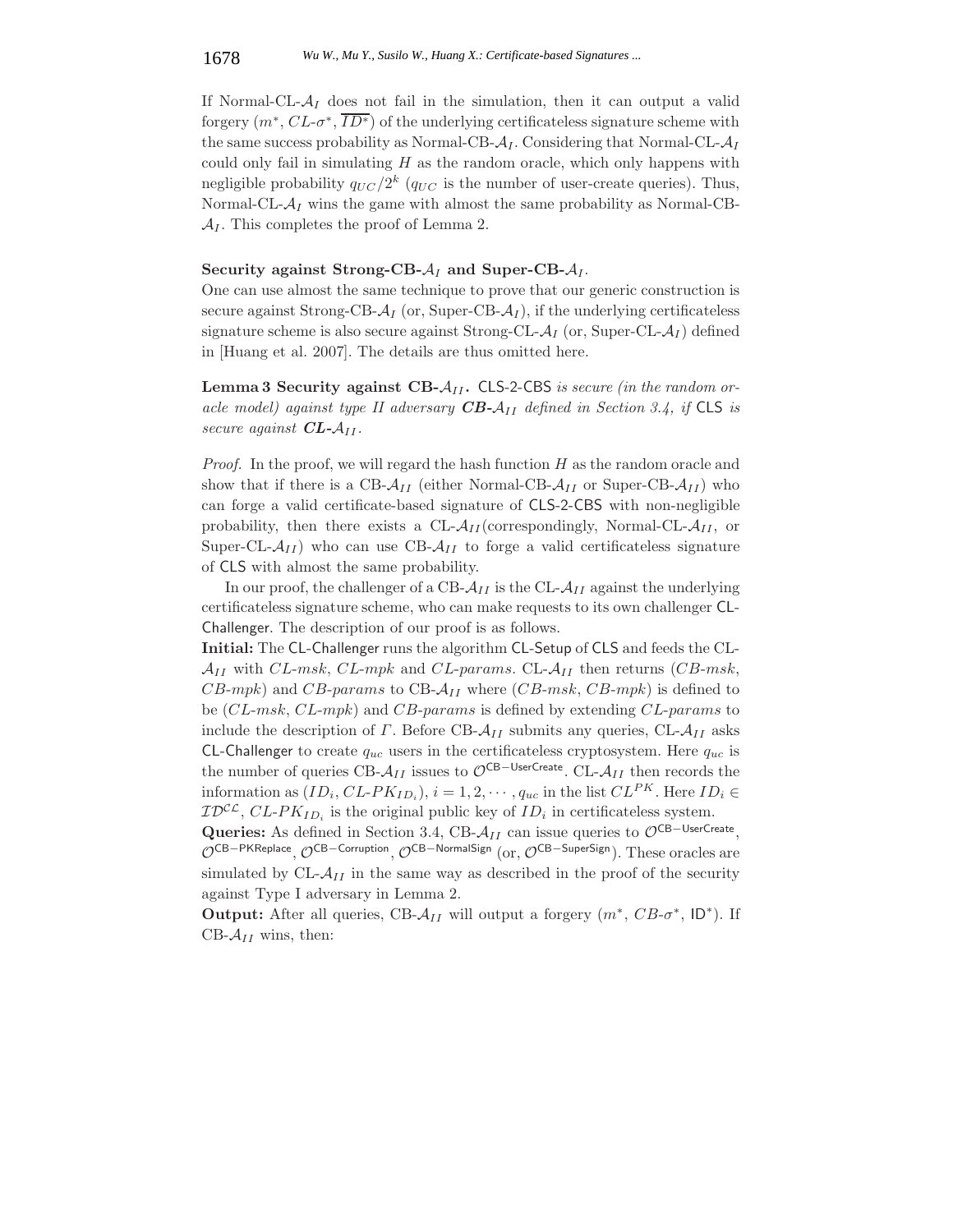1.  $true = CB-Verify(m^*, CB- $\sigma^*$ , CB- $pars$ , ID^*, CB-PK<sub>ID*</sub>, CB-mpk),$ where (ID<sup>\*</sup>, CB-PK<sub>ID<sup>\*</sup></sub>) is in the list  $LI^{PK}$ , that is, CB-PK<sub>ID<sup>\*</sup></sub> is ID<sup>\*</sup>'s original public key.

That is, if  $CL-\sigma^* \leftarrow CB-\sigma^*$ , true = CL-Verify( $CL-mpk$ ,  $CL-params$ ,  $ID^*$ ,  $CL-PK_{ID^*}, (m^*, CL-\sigma^*)),$  where  $(ID^*, ID^*) \in L1^{ID}.$ 

2.  $(\text{ID}^*, m^*) \nrightarrow \mathcal{O}^{\text{CB-Sign}}$ .

That is,  $(ID^*, m^*)$  has never been asked to  $\mathcal{O}^{CL-Sign}$  of CLS.

3.  $ID^* \nrightarrow \mathcal{O}^{CB-Corruption}$ .

That is,  $ID^*$  has never been asked to  $\mathcal{O}^{CL-Corruption}$  of CLS.

If CL- $A_{II}$  does not fail in the simulation, then it can output a valid forgery  $(m^*,$  $CL-<sub>\sigma</sub>$ <sup>\*</sup>,  $ID^*$ ) of the underlying certificateless signature scheme with the same success probability as  $CB - A_{II}$ . As in the proof of Lemma 2,  $CL - A_{II}$  could only fail in simulating  $H$  as the random oracle, which only happens with negligible probability  $q_{UC}/2^k$  ( $q_{UC}$  is the number of user-create queries). Thus, CL- $A_{II}$ wins the game with almost the same probability as  $CB - A_{II}$ . This completes the proof of Lemma 3.

#### **Security Against Malicious-but-Passive Type II Adversary**.

One can use almost the same technique to prove that our generic construction is secure against malicious-but-passive  $CB - A_{II}$ , if the underlying certificateless signature scheme is also secure against malicious-but-passive CL-A*II* defined in [Huang et al. 2007]. The details are thus omitted here.

## **5 Concrete Examples of CLS-2-CBS**

By applying CLS-2-CBS to concrete certificateless signature schemes, we can obtain several new constructions of certificate-based signatures. This section will describe two of them, which are constructed from certificateless signature schemes proposed in [Huang et al. 2007]. We start by reviewing the bilinear groups and the complexity assumption in [Huang et al. 2007].

#### **5.1 Bilinear Groups and Security Assumptions**

Let  $\mathbb{G}_1$  denote an additive group of prime order p and  $\mathbb{G}_T$  be a multiplicative group of the same order. Let P denote a generator in  $\mathbb{G}_1$ . Let  $e : \mathbb{G}_1 \times \mathbb{G}_1 \to \mathbb{G}_T$ be a bilinear mapping with the following properties:

- *−* The map *e* is bilinear:  $e(aP, bQ) = e(P, Q)^{ab}$  for all  $P, Q ∈ \mathbb{G}_1, a, b ∈ \mathbb{Z}_p$ .
- The map e is non-degenerate:  $e(P, P) \neq 1_{\mathbb{G}_T}$ .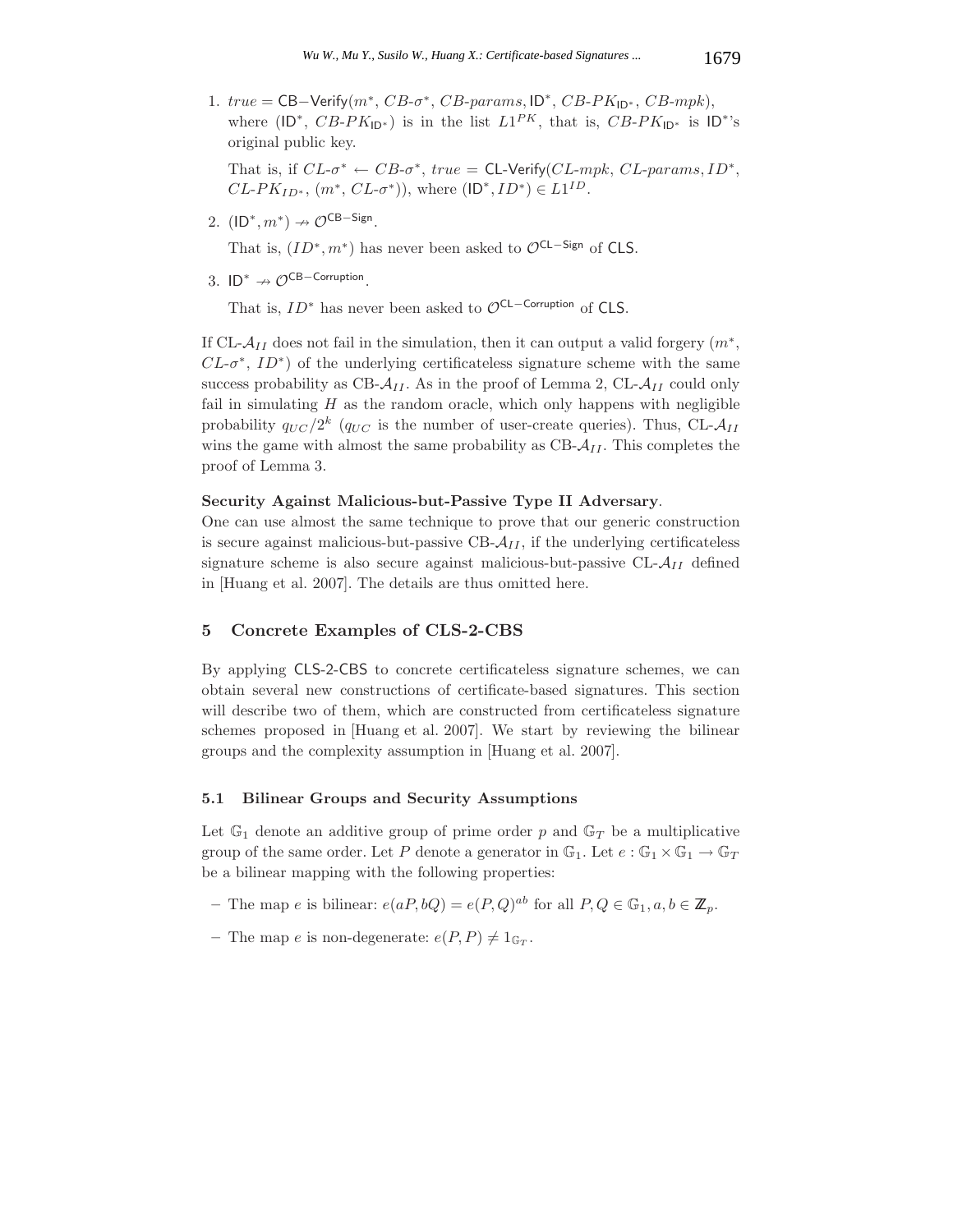**–** The map e is efficiently computable.

We say that  $(\mathbb{G}_1, \mathbb{G}_T)$  are bilinear groups if there exists the bilinear mapping  $e : \mathbb{G}_1 \times \mathbb{G}_1 \to \mathbb{G}_T$  as above, and e, and the group action in  $\mathbb{G}_1$  and  $\mathbb{G}_T$  can be computed efficiently.

**Definition 4. Computational Diffie-Hellman (CDH) Problem in**  $\mathbb{G}_1$ . Given  $(P, aP, bP)$ , for some unknown  $a, b \in \mathbb{Z}_p$ , compute  $abP$ .

The success probability of any probabilistic polynomial-time algorithm  $A$  in solving CDH problem in  $\mathbb{G}_1$  is defined to be  $Succ_{\mathcal{A},\mathbb{G}_1}^{CDH} = \Pr[\mathcal{A}(P,aP,bP) = abP]$ where the probability is over the random choice of  $a, b \in \mathbb{Z}_p$  and the random bits consumed by A.

#### **5.2 Scheme I**

The scheme described in this section is based on the certificateless signature scheme in Section 4.2 of [Huang et al. 2007]. It consists of following algorithms.

- **–** CB-Setup: Let  $(\mathbb{G}_1, \mathbb{G}_T)$  be bilinear groups where  $|\mathbb{G}_1| = |\mathbb{G}_T| = p$ , for some prime number  $p \geq 2^k$ , where k is the system security number. e denotes the bilinear mapping  $\mathbb{G}_1 \times \mathbb{G}_1 \to \mathbb{G}_T$ . Let  $H_0, H_1 : \{0,1\}^* \to \mathbb{G}_1^*$ and  $H_2: \Gamma \times \mathbb{G}_1^* \to \mathcal{ID}$  be three secure cryptographic hash functions, where  $\Gamma$  is the set of identity information in the certificate-based system and  $ID$  is the identity space defined in [Huang et al. 2007]. The certifier chooses a random number  $s \in \mathbb{Z}_p^*$  and a generator P of  $\mathbb{G}_1^*$ . The certi-<br>for then galaxies system's master public level  $CP$  and  $\sim P$  where a is fier then calculates system's master public key  $CB\text{-}mpk = sP$ , where s is the master secret key CB−msk. The system's parameter CB-params is  $\{\mathbb{G}_1, \mathbb{G}_T, p, e, P, H_0, H_1, H_2, CB\text{-}mpk, \Gamma\}.$
- **–** CB-UserCreate: The user ID chooses a random number  $x_{\text{ID}} \in \mathbb{Z}_p^*$  and sets  $x_{\text{ID}}$ <br>as the secret level House the valid secret level white space is  $S\mathcal{K}^{CB} \mathbb{Z}^*$ . Here as the secret key. Here the valid secret key value space is  $\mathcal{SK}^{CB} = \mathbb{Z}_p^*$ . User ID can also calculate the public key  $CB-PK_{\text{ID}}=x_{\text{ID}}P$ . Here the valid public key space is  $\mathcal{P} \mathcal{K}^{\mathcal{C} \mathcal{B}} = \mathbb{G}_1^*$ .
- **–** CB-CertGen: Given a user's identity information ID, the certifier first sets  $\hat{ID} = H_2(1D||CB-PK_{ID}),$  then computes  $Cert_{ID} = sH_0(1D).$
- **CB-Sign:** For a message m, the user  $ID$  sets  $I\hat{D} = H_2(ID||CB-PK_{ID})$  and computes the signature  $CB-\sigma = Cert_{\text{ID}}+x_{\text{ID}}H_1(m||\hat{\text{D}}||CB-PK_{\text{ID}}).$
- **CB-Verify:** Given a pair  $(m, \sigma)$  and user ID's public key CB-PK<sub>ID</sub>, after setting  $\hat{ID} = H_2(D||CB-PK_{ID})$ , anyone can check whether  $e(CB-\sigma, P) \stackrel{?}{=}$ <br> $e(H)(\hat{D}) CP \text{ with } (H(m||\hat{D}||CB-PK)) CP \text{ } PK$ . If the equality holds  $e(H_0(|\hat{\mathbf{D}}),CB\text{-}mpk)e(H_1(m||\hat{\mathbf{D}}||CB\text{-}PK_{\mathsf{ID}}), CB\text{-}PK_{\mathsf{ID}}).$  If the equality holds, this algorithm outputs *true*. Otherwise, this algorithm outputs *false*.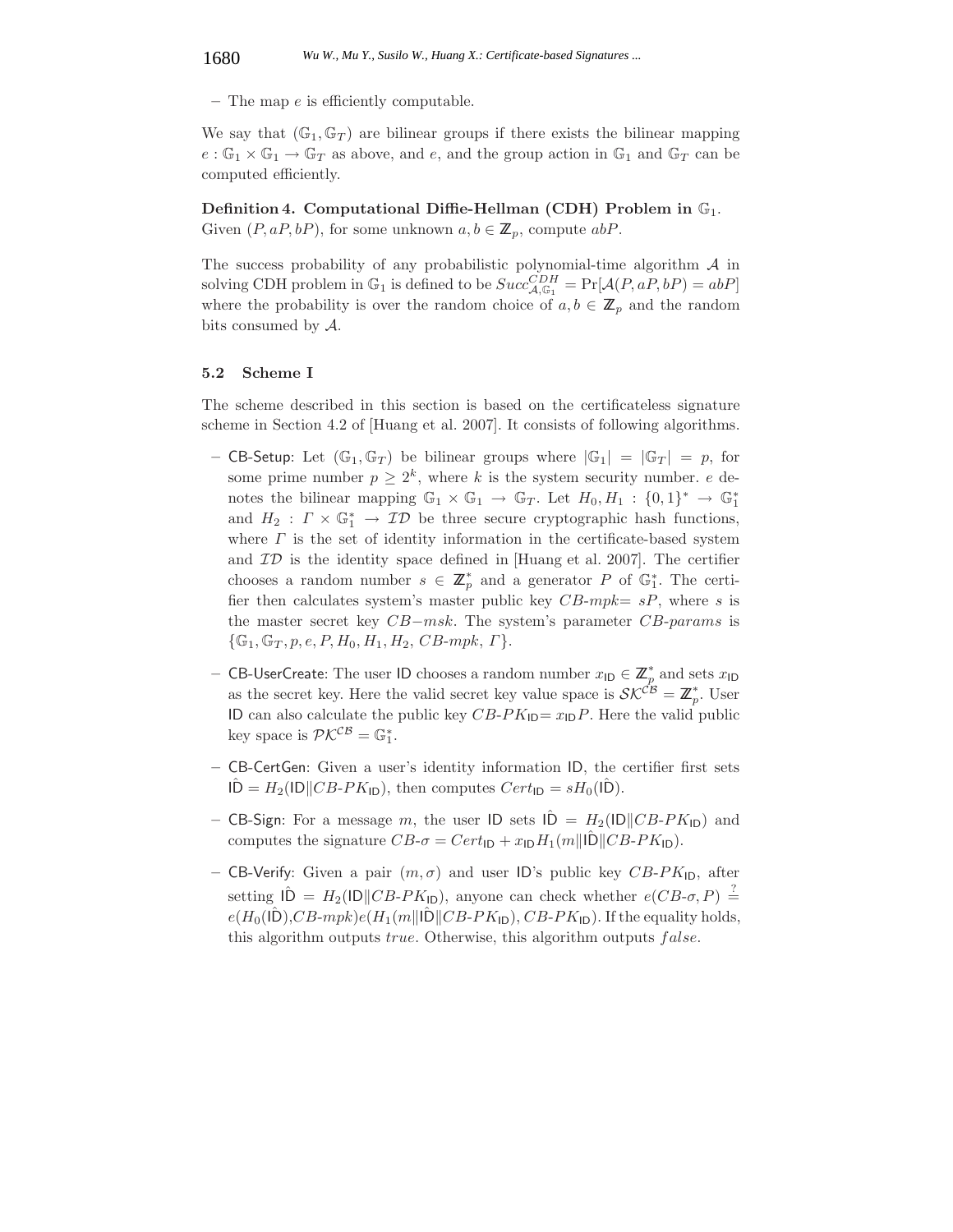**Theorem 5 Security of Concrete Scheme I.** *Scheme I is secure (in the random oracle model) against Normal-CB-*A*<sup>I</sup> and Super-CB-*A*II adaptive chosen message and chosen identity attacks, assuming that CDH problem is hard in*  $\mathbb{G}_1$ *.* 

*Proof.* The correctness of this theorem is due to Theorem 1 and the underlying certificateless signature scheme is provably secure (in the random oracle model) against Normal-CL- $A_I$  and Super-CL- $A_{II}$  if CDH problem is hard in  $\mathbb{G}_1$  [Huang et al. 2007].

## **5.3 Scheme II**

The scheme described in this section is based on the certificateless signature scheme in Section 4.3 of [Huang et al. 2007]. The first four algorithms are the same as those defined in Section 5.2, with the only difference that  $H_1$  is defined as  $\{0,1\}^* \to \mathbb{Z}_p$ . The CB-Sign and CB-Verify algorithms are described as follows:

- **CB-Sign:** For a message m, the user  $ID$  sets  $I\hat{D} = H_2(ID||CB-PK_{ID})$  and computes the signature  $\sigma = (u, v, W)$  where
	- $u = H_1(m||\hat{\mathbf{D}}||CB-PK_{\mathbf{D}}||r_1P||e(P,P)^{r_2})$  for random numbers  $r_1, r_2 \in$  $\mathbb{Z}_p$  chosen by user ID; and
	- $v = r_1 ux_{\text{ID}} \pmod{p}$ ,  $W = r_2P uCert_{\text{ID}}$ .
- **–** CB-Verify: Given a message/signature pair  $(m, \sigma = (u, v, W))$ , ID's public key  $CB-PK_{\text{ID}}$ , by setting  $\hat{ID} = H_2(\text{ID}||CB-PK_{\text{ID}})$  anyone can check whether  $u \stackrel{?}{=} H_1(m||\hat{\mathbf{D}}||\,C B\text{-}PK_{\mathbf{ID}}||vP+uCB\text{-}PK_{\mathbf{ID}}||e(W,P)e(CB\text{-}mpk, H_0(\hat{\mathbf{D}}))^u).$ <br>If the equality holds, this elecciton outputs true. Otherwise, this eleccitom If the equality holds, this algorithm outputs true. Otherwise, this algorithm outputs *false*.

**Theorem 6 Security of Concrete Scheme II.** *Scheme II is secure (in the random oracle model) against Super-CB-*A*<sup>I</sup> and Super-CB-*A*II adaptive chosen message and chosen identity attacks, assuming that CDH problem is hard in*  $\mathbb{G}_1$ *.* 

*Proof.* The correctness of this theorem is due to Theorem 1 and the underlying certificateless signature scheme is provably secure (in the random oracle model) against Super-CL- $A_I$  and Super-CL- $A_{II}$  if CDH problem is hard in  $\mathbb{G}_1$  [Huang et al. 2007].

*Remark.* Scheme II is the first certificate-based signature scheme which is provably secure against Super Type I and Type II adversary.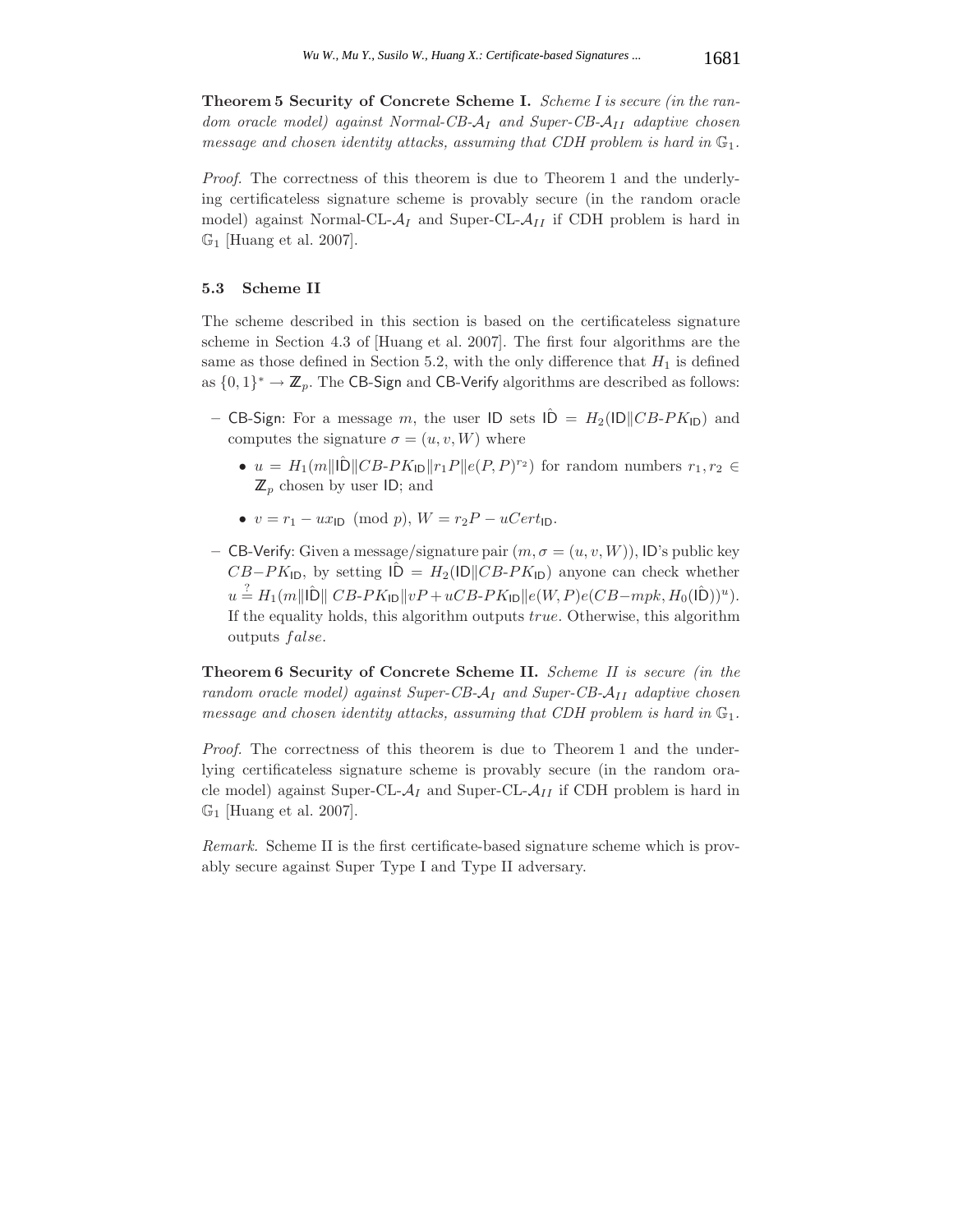| <b>Scheme</b>                 | Length |           | Signing Cost Verification Cost |
|-------------------------------|--------|-----------|--------------------------------|
| CBS in [Li et al. $2007$ ]    | ⊤ ⊤ ∪' | $3E+2PA$  | 4 R M                          |
| Scheme I                      | 1 تا 1 | $F + P A$ |                                |
| $ CBSa$ in [Kang et al. 2004] | 31 G1  | 3 E       | $2E+3BM+2PA$                   |
| Scheme II                     |        |           | $3E+2BM+PA$                    |

**Table 1:** Efficiency Comparison

**Table 2:** Security Level Comparison

| CBS in [Li et al. 2007]<br><i>Normal</i> $A_I$ and $A_{II}$<br>Scheme I<br>CBSa in [Kang et al. 2004]<br><i>Strong</i> $A_I$ and $A_{II}$<br><i>Super</i> $A_I$ and $A_{II}$<br>Scheme II | Scheme | Security                                      |
|-------------------------------------------------------------------------------------------------------------------------------------------------------------------------------------------|--------|-----------------------------------------------|
|                                                                                                                                                                                           |        |                                               |
|                                                                                                                                                                                           |        | <i>Normal</i> $A_I$ and <i>Super</i> $A_{II}$ |
|                                                                                                                                                                                           |        |                                               |
|                                                                                                                                                                                           |        |                                               |

#### **5.4 Efficiency Comparison**

We now make a comparison among existing certificate-based signature schemes, which are proposed in [Liu et al. 2008, Li et al. 2007, Kang et al.  $2004]^4$ .

When compared to schemes (e.g. the first scheme in [Liu et al. 2008]) without bilinear mapping, our Scheme I and Scheme II have more computational cost but shorter signature length. When compared to schemes (e.g. the second scheme in [Liu et al. 2008]) whose security is proved without random oracles, Scheme I and Scheme II have advantages of shorter system parameter, less computational cost and shorter signature length. The comparison among other schemes with similar constructions as ours is shown in Table 1 and Table 2. The notations in Table 1 are as follows:  $|\mathbb{G}_1|$  and  $|\mathbb{Z}_p|$  denote the bit length of an element in  $\mathbb{G}_1$ and  $\mathbb{Z}_p$ , respectively; E denotes the exponentiation in  $\mathbb{G}_1$ ; BM and PA denote the bilinear mapping operation and point addition in  $\mathbb{G}_1$ , respectively.

As shown in Table 2, Scheme I and CBS in [Li et al. 2007] have the similar security level (To be more precisely, our Scheme I is provably secure against Normal  $A_I$  and Super  $A_{II}$ , and CBS in [Li et al. 2007] is provably secure against Normal  $\mathcal{A}_I$  and  $\mathcal{A}_{II}$ ), while Scheme I has less computational operation and shorter signature length . The certificate-based signature scheme CBSa in [Kang et al. 2004] is secure against the adversary similar to the strong adversary defined in this paper, while Scheme II is secure against the super adversary with comparable computational cost and signature length. In addition, the two pairing operations  $(e(P, P)$  and  $e(CB-mpk, H_0(ID)))$  in Scheme II can be computed in an off-line manner, which can further improve the efficiency of Scheme II. The compari-

<sup>4</sup> As the notion of certificate-based signatures is relatively new, those are the only known certificate-based signature schemes with formal security analysis.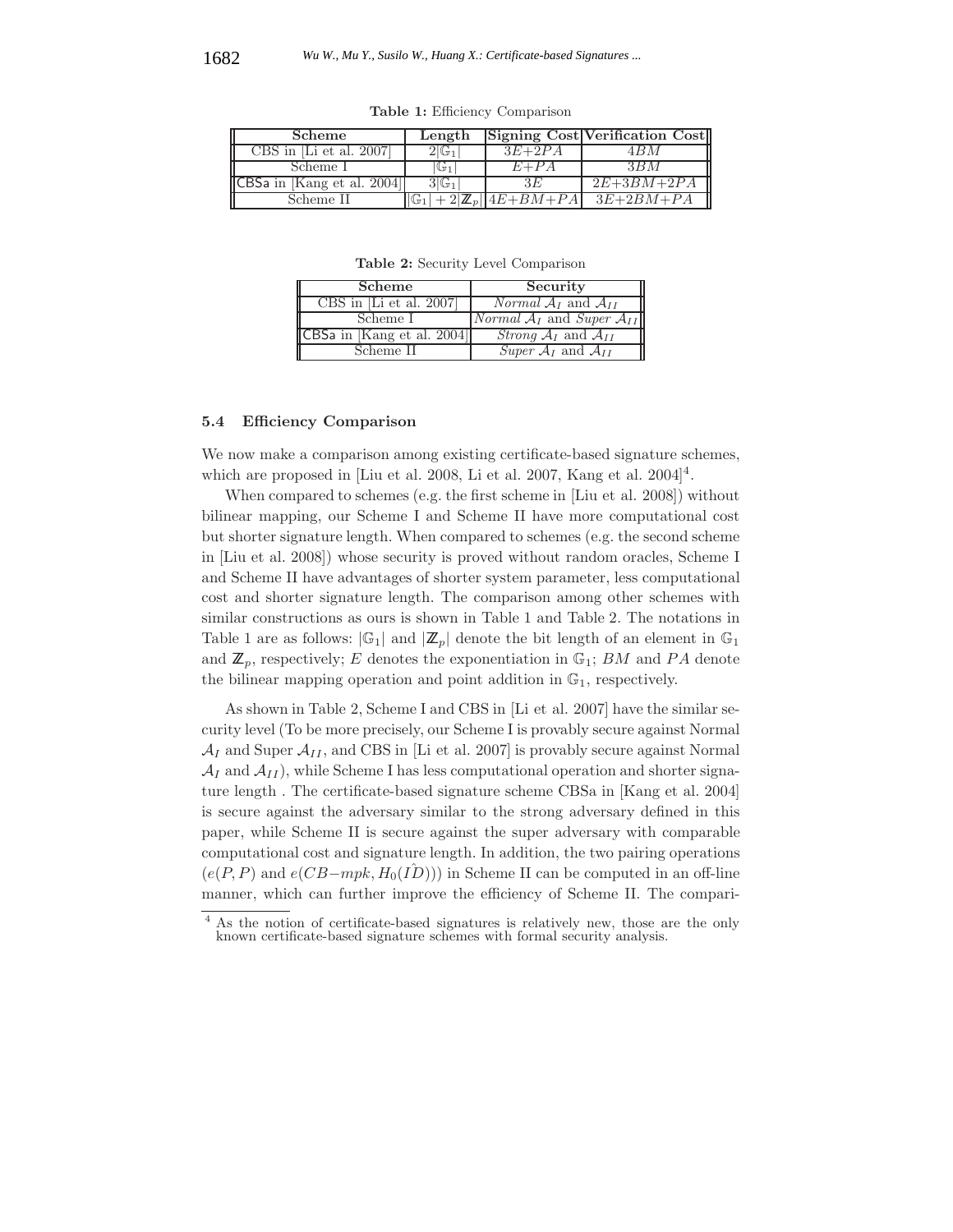son shows that by applying our generic construction to efficient certificateless signature schemes, one can obtain new certificate-based signature schemes with better performance than existing ones.

## **6 Conclusion**

The focus of this paper was on certificate-based signatures. We demonstrated the pros and the cons of certificate-based signatures, by comparing it with digital signatures in other popular public key systems. Then, we defined several new types of adversaries and gave a new security model of certificate-based signatures. Our model is more elaborated by comparison with other existing security models of certificate-based signatures. We proposed a generic construction of certificate-based signatures from certificateless signatures. Our generic construction is secure (in the random oracle model) under the security model proposed in this paper if the underlying certificateless signature scheme satisfies certain security notions. Finally, we gave two concrete instances (with different security levels) of our generic constructions.

## **References**

- [Au et al. 2007A] Au, M. H., Chen, J., Liu, J., Mu, Y., Wong, D. and Yang, G.: Malicious KGC Attacks in Certificateless Cryptography. ASIACCS 2007, ACM, (2007), 302–311. Also available at http://eprint.iacr.org/2006/255.
- [Au et al. 2007B] Au, M. H., Liu, J., Susilo, W. and Yuen,T. H.: Certificate Based (Linkable) Ring Signature. In: Information Security Practice and Experience 2007, Lecture Notes in Computer Science Vol. 4464, Springer-Verlag, (2007) 79–92.
- [Al-Riyami and Paterson 2005] Al-Riyami, S.S., Paterson, K.G.: CBE from CL-PKE: A Generic Construction and Efficient Schemes. In S. Vaudenay (ed.), PKC 2005, Lecture Notes in Computer Science Vol. 3386, Springer-Verlag, (2005) 398–415.
- [Al-Riyami and Paterson 2003] Al-Riyami, S.S., Paterson, K.G.: Certificateless Public Key Cryptography. Advances in Cryptology-Asiacrypt'03. Lecture Notes in Computer Science, Vol.2894. Springer-Verlag, (2003) 452-473.
- [Boneh and Franklin 2001] Boneh, D., Franklin, M.: Identity-based Encryption from the Weil Pairing. SIAM J. Comput. 32(2003) 586-615. A Preliminary Version Appeared In: Kilian, J. (ed.): Advances in Cryptology-Crypto'2001. Lecture Notes in Computer Science, Vol. 2139. Springer-Verlag, (2001) 231–229.
- [Bellare et al. 2004] Bellare, M. Namprempre, C and Neven,G. Security Proofs for Identity-based Identification and Signature Schemes. In EUROCRYPT 2004, Lecture Notes in Computer Science, Vol. 3027, Springer-Verlag, (2004) 268–286.
- [Gentry 2003] Gentry, C.: Certificate-based Encryption and the Certificate Revocation Problem. In: Biham, E. (ed.): Advances in Cryptology-Eurorypt'03. Lecture Notes in Computer Science, Vol. 2656. Springer-Verlag, (2003) 272–293.
- [Galindo et al. 2006] Galindo, D, Herranz, J, and Kiltz, E. On the Generic Construction of Identity-Based Signatures with Additional Properties. In: ASIACRYPT 2006. Lecture Notes in Computer Science, Vol. 4284, Springer-Verlag, (2006) 178- 193.
- [Girault 1991] Girault, M.: Self-Certified Public Keys. In: Advances in Cryptology-EUROCRYPT'91. Lecture Notes in Computer Science, Vol. 547, Springer-Verlag, (1991) 490-497.